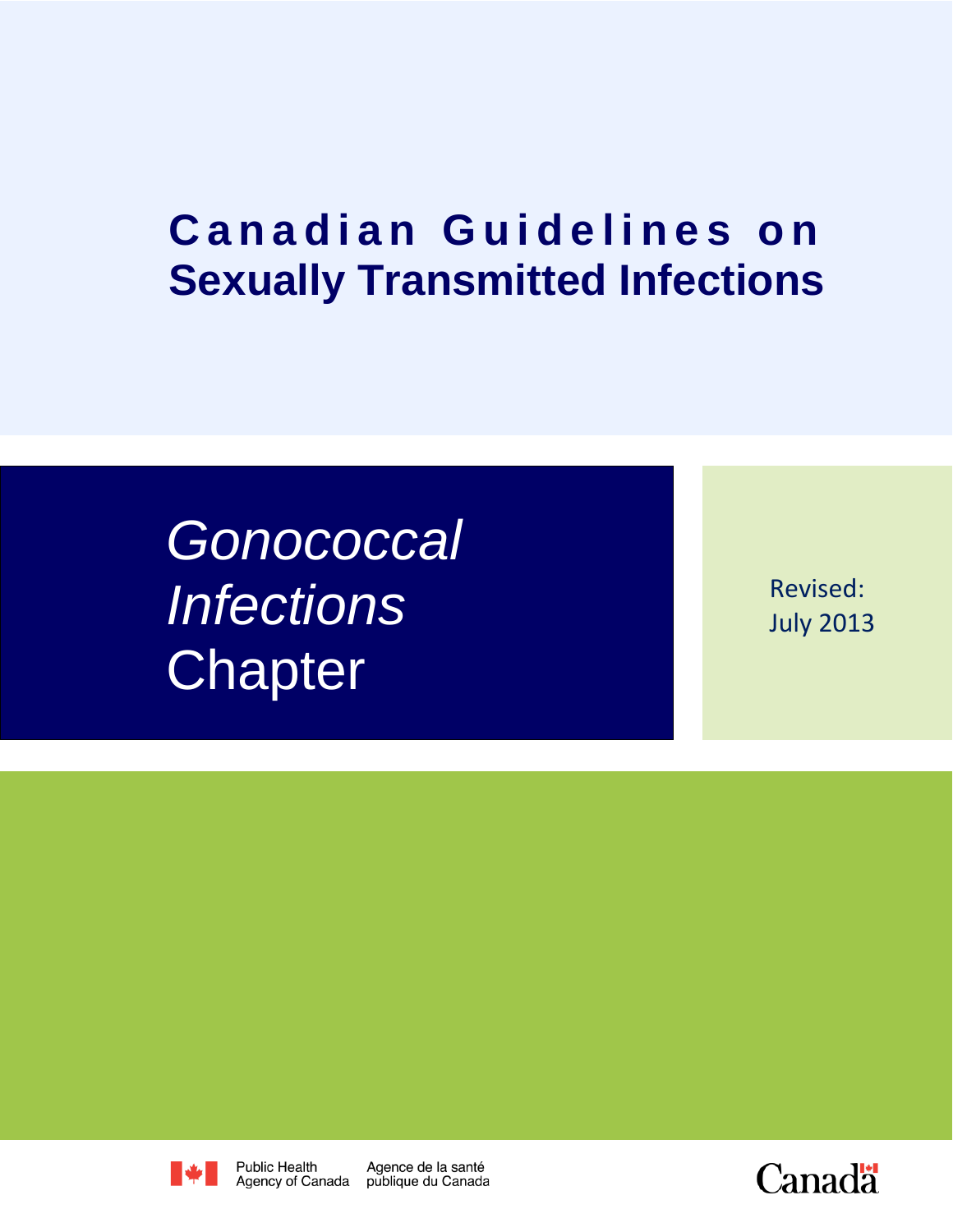#### **TO PROMOTE AND PROTECT THE HEALTH OF CANADIANS THROUGH LEADERSHIP, PARTNERSHIP, INNOVATION AND ACTION IN PUBLIC HEALTH.**

– Public Health Agency of Canada

Également disponible en français sous le titre : *Lignes directrices canadiennes sur les infections transmissibles sexuellement – Chapitre sur les infections gonococciques*

To obtain additional information, please contact: Public Health Agency of Canada Address Locator 0900C2 Ottawa, ON K1A 0K9 Tel.: 613-957-2991 Toll free: 1-866-225-0709 Fax: 613-941-5366 TTY: 1-800-465-7735 E-mail: publications@hc-sc.gc.ca

This publication can be made available in alternative formats upon request.

© Her Majesty the Queen in Right of Canada, as represented by the Minister of Health, 2013

Publication date: July 2013

This publication may be reproduced for personal or internal use only without permission provided the source is fully acknowledged.

Cat.: HP40-1/1-2013E-PDF ISBN: 978-1-100-24706-9 Pub.: 140134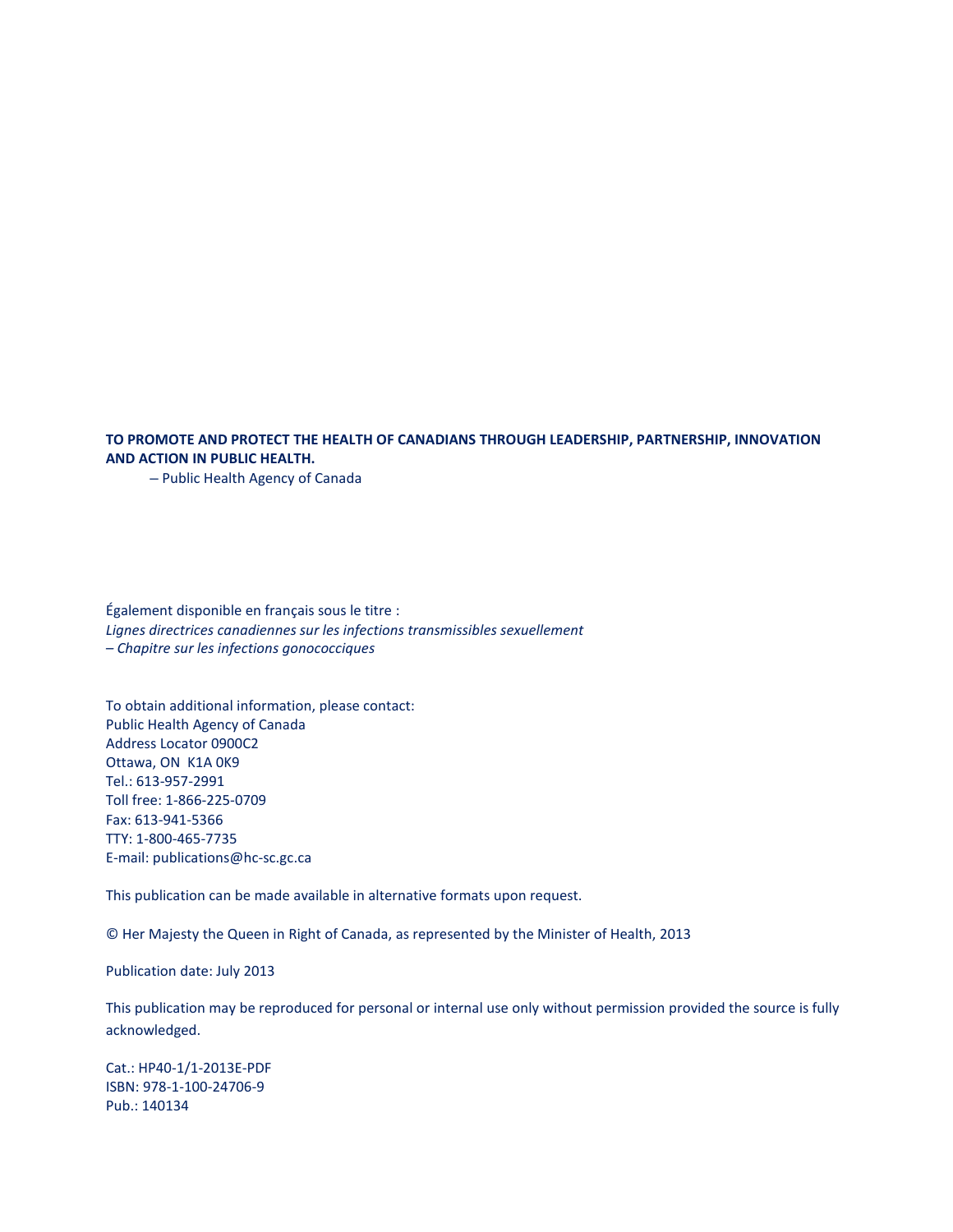# **Table of Contents**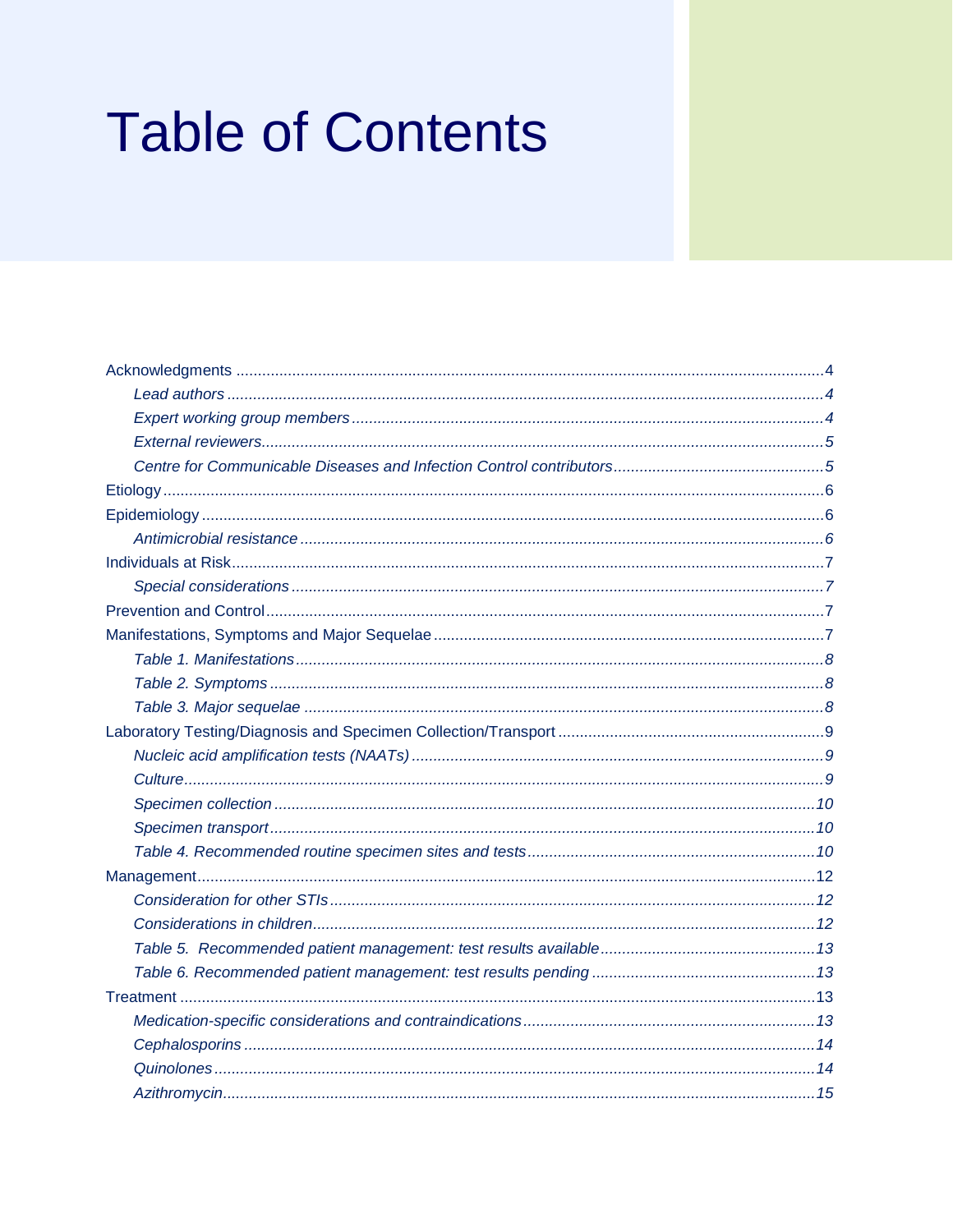<span id="page-3-0"></span>

| Table 7. Recommended treatment of uncomplicated anogenital and pharyngeal infection     |  |
|-----------------------------------------------------------------------------------------|--|
| Table 8. Recommended treatment of uncomplicated anogenital and pharyngeal infection     |  |
| Table 9. Recommended treatment of uncomplicated anogenital and pharyngeal infection     |  |
| Table 10. Recommended treatment of gonococcal ophthalmia and disseminated infections    |  |
| Table 11. Recommended treatment of gonococcal ophthalmia and disseminated infections    |  |
|                                                                                         |  |
|                                                                                         |  |
|                                                                                         |  |
| Table 14. Neonates with disseminated gonococcal arthritis, meningitis or endocarditis21 |  |
|                                                                                         |  |
|                                                                                         |  |
|                                                                                         |  |
|                                                                                         |  |
|                                                                                         |  |
|                                                                                         |  |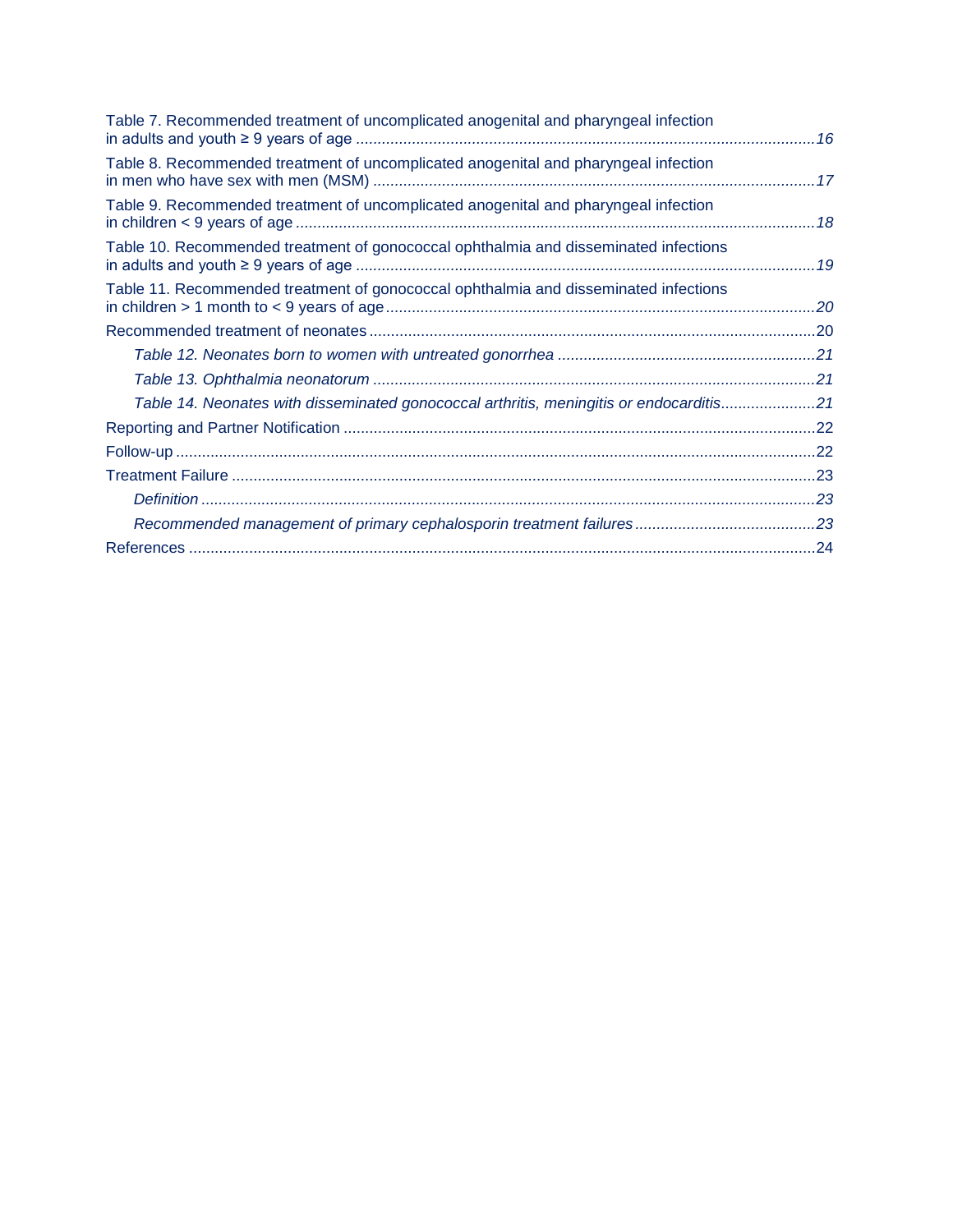#### **Acknowledgments**

#### <span id="page-4-0"></span>**Lead authors**

**Barbara Romanowski**, MD, FRCPC **Joan Robinson**, MD, FRCPC **Tom Wong**, MD, MPH, FRCPC

#### <span id="page-4-1"></span>**Expert working group members**

**Joshua Bergman**, RN, BScN, MPH, Clinical Instructor, Alberta Health Services, Edmonton STI Clinic;

**Max Chernesky**, PhD, Professor Emeritus, McMaster University, St Joseph's Healthcare, Hamilton;

**William A. Fisher**, PhD, Distinguished Professor, Departments of Psychology and Obstetrics and Gynaecology, University of Western Ontario;

**Annie-Claude Labbé**, MD, FRCPC, Associate Professor, Department of Microbiology Infectious Diseases and Immunology, Faculty of Medicine, Université de Montréal; Department of Infectious Diseases and Medical Microbiology, Hôpital Maisonneuve-Rosemont;

**Tim T.Y. Lau**, PharmD, FCSHP, Pharmacotherapeutic Specialist, Infectious Diseases & Antimicrobial Stewardship, Pharmaceutical Sciences, Vancouver General Hospital; Clinical Associate Professor, Faculty of Pharmaceutical Sciences, University of British Columbia;

**Ed Lee**, MDCM, Medical Director, Hassle Free Clinic, Toronto;

**Richard Lester**, MD, FRCPC, Medical Head, Division of STI/HIV Control, BC Centre for Disease Control. Clinical Assistant Professor in the Division of Infectious Diseases, Department of Medicine, University of British Columbia;

**Irene Martin**, BSc, Head, Streptococcus and STI Unit, Bacteriology and Enterics Division, National Microbiology Laboratory, Public Health Agency of Canada;

**Gina Ogilvie**, MD, DrPH, Medical Director, Clinical Prevention Services, BCCDC; Associate Professor, Family Practice, Obstetrics & Gynecology, School of Population & Public Health, University of British Columbia;

**Sam Ratnam**, PhD, Surveillance and Reference Services Advisor, National Microbiology Laboratory, Public Health Agency of Canada;

**Ron Read**, MD, PhD, FRCPC, Associate Professor, Medicine, Microbiology and Infectious Diseases, University of Calgary; Consultant in Infectious Diseases, Provincial Medical Director, STI (South), STI Program, Alberta Health Services;

**Joan Robinson**, MD, FRCPC, Pediatric Infectious Diseases Physician, University of Alberta and Stollery Children's Hospital;

**Barbara Romanowski**, MD, FRCPC, Clinical Professor of Medicine, Division of Infectious Diseases, Faculty of Medicine and Dentistry, University of Alberta;

**Ameeta Singh**, BMBS, MSc, FRCPC, Clinical Professor, Division of Infectious Diseases, Department of Medicine, University of Alberta; Medical Director, Alberta Health Services-STI Clinic, Provincial Medical Director, STI (North), Alberta Health Services;

**Marc Steben**, MD, CCFP, FCFP, Medical advisor, Sexually Transmitted Infections Unit, Institut national de santé publique du Québec; Medical director, Clinique A;

**Mark H. Yudin**, MD, MSc, FRCSC, Associate Professor, University of Toronto, Department of Obstetrics, Gynecology, and Reproductive Infectious Diseases, St. Michael's Hospital;

**Canadian Guidelines on Sexually Transmitted Infections - Gonococcal Infections Chapter 4**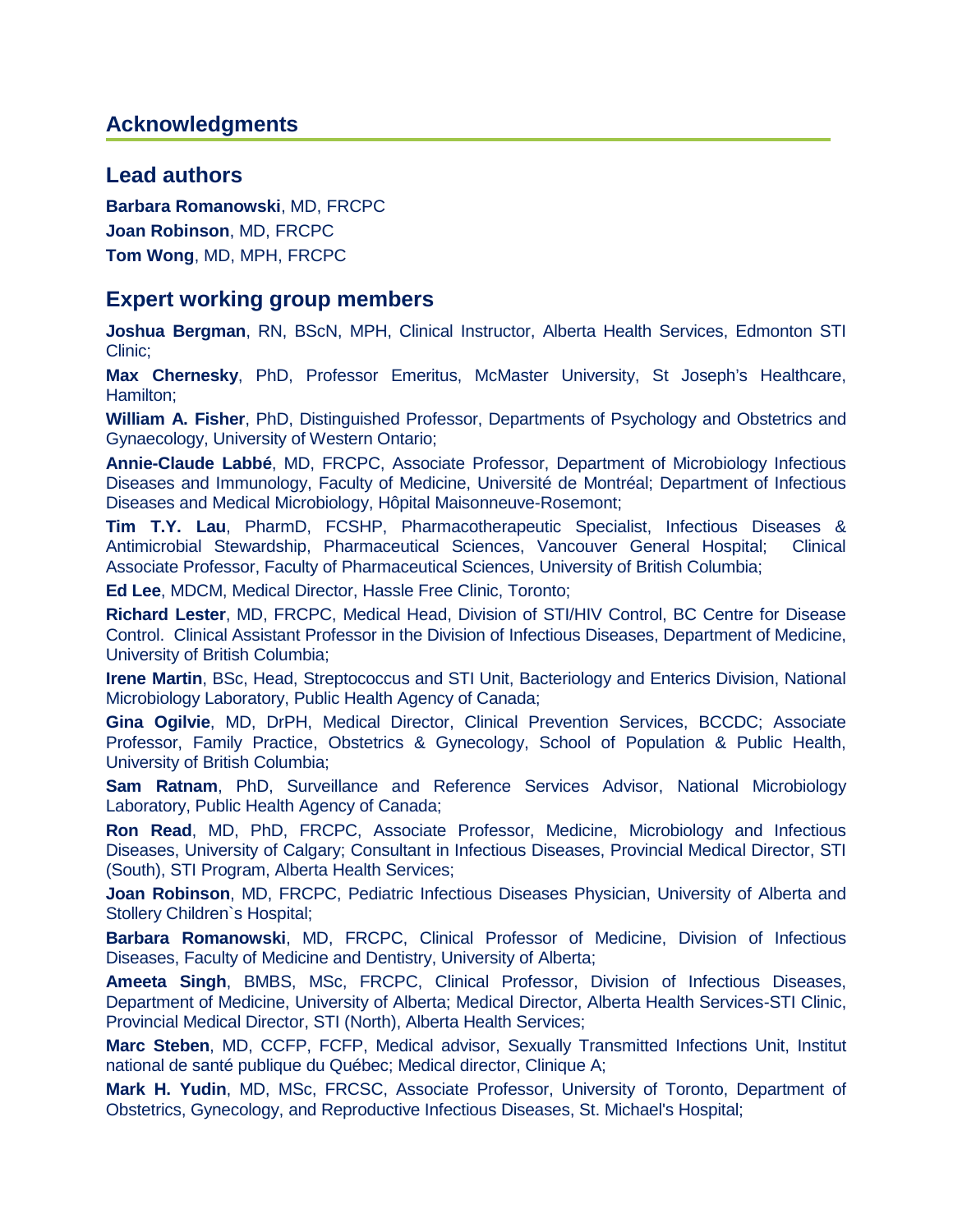<span id="page-5-0"></span>**Tom Wong**, MD, MPH, FRCPC, Director, Professional Guidelines and Public Health Practice, Centre for Communicable Diseases and Infection Control, Public Health Agency of Canada.

### **External reviewers**

Health professionals with specialized expertise volunteered their time as external reviewers for this guideline chapter. The Agency and the Expert working group would like to thank those individuals for their valuable time and input.

## **Centre for Communicable Diseases and Infection Control contributors**

*Writing/editorial support:*

<span id="page-5-1"></span>Catherine Dickson, MD, MSc Margaret Gale-Rowe, MD, MPH, DABPM Cathy Latham-Carmanico, RN, BScN Christine Weir, RN, MSc, CIC

*Project management and support:*

Manon Fiset Simon Foley, BA (hons)

*Research support:*

Dana Paquette, PhD Lisa Marie Pritchard, BSc, MSc

**This document is intended to provide information to public health and clinical professionals and does not supersede any provincial/territorial legislative, regulatory, policy and practice requirements or professional guidelines that govern the practice of health professionals in their respective jurisdictions, whose recommendations may differ due to local epidemiology or context.**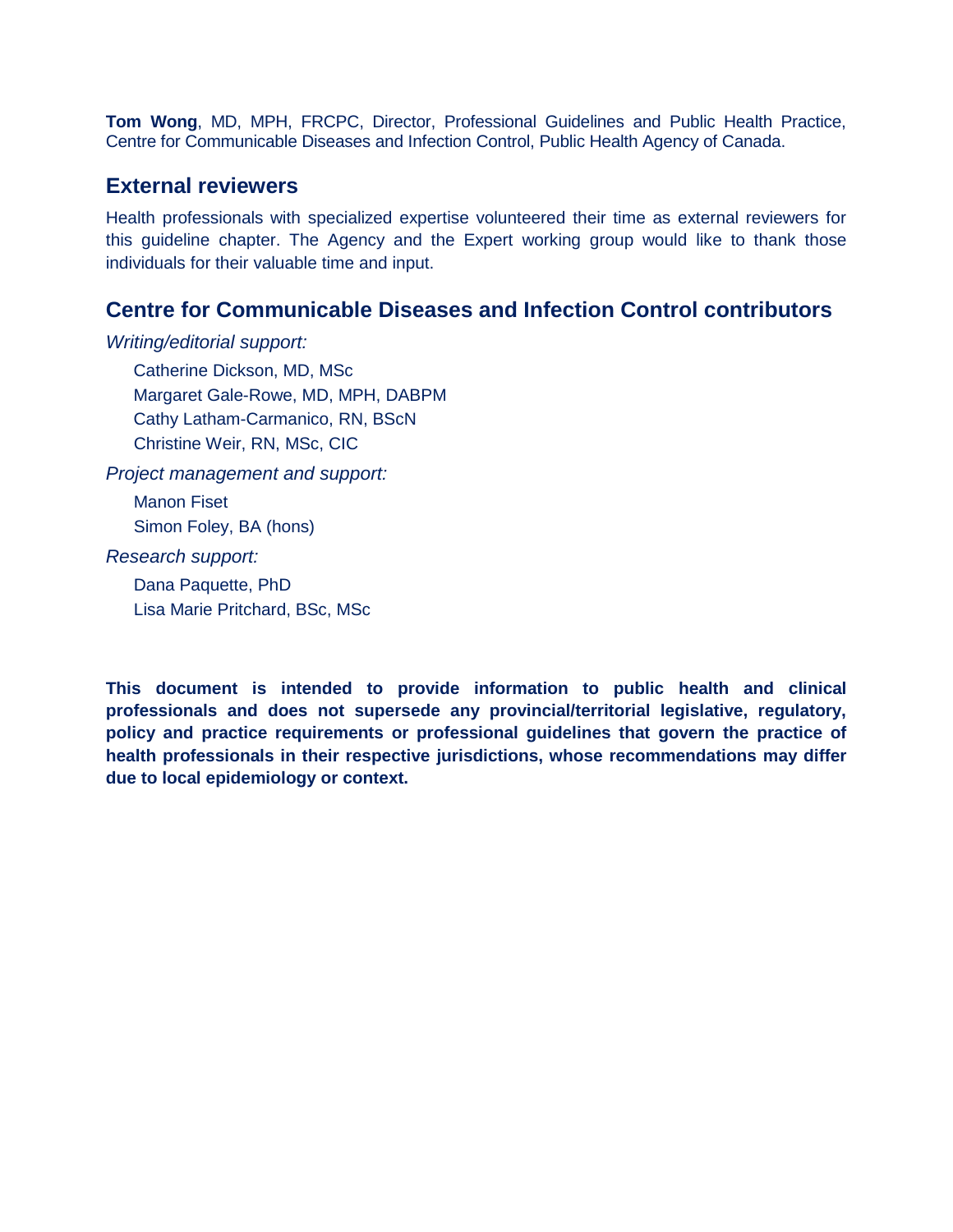# <span id="page-6-0"></span>**Etiology**

• Caused by *Neisseria gonorrhoeae*.

# <span id="page-6-1"></span>**Epidemiology**

- Since 1997, there has been a gradual but steady increase in reported cases of gonococcal infection. Most affected are males 20–24 years of age and females 15–19 years of age. Infection rates are increasing more rapidly among females than among males.<sup>(1)</sup>
- A network of people with high-transmission activities may play a key role in current prevalence levels and in sustaining infections within a community.
- <span id="page-6-2"></span>• For the most up-to-date Canadian surveillance data on gonorrhea, please refer to the Public Health Agency of Canada's website [http://www.phac-aspc.gc.ca/sti-its-surv-epi/index](http://www.phac-aspc.gc.ca/sti-its-surv-epi/index-eng.php)[eng.php.](http://www.phac-aspc.gc.ca/sti-its-surv-epi/index-eng.php)

#### *Antimicrobial resistance*

- A national enhanced surveillance protocol has been developed to integrate epidemiologic and treatment failure data into existing laboratory-based monitoring of antimicrobial resistant *N. gonorrhoeae*.This surveillance is important to rapidly identify changes in antimicrobial susceptibility and assess risk factors associated with the development of resistance. This information enables early identification and prevention of the spread of drug-resistant gonorrhea and assists in identifying appropriate treatment regimens.  $^{(2,3)}$
- **Local public health should be promptly notified of cefixime, ceftriaxone or azithromycin treatment failures.** Prompt notification will allow provincial and territorial (P/T) STI prevention and control programs to quickly identify emerging patterns of antimicrobial resistance within their jurisdictions. This will enable P/Ts to collaborate with the Public Health Agency of Canada to issue timely electronic alerts through the Canadian Network for Public Health Intelligence (CNPHI).
- The growing shift towards the use of nucleic acid amplification testing (NAAT) rather than culture has resulted in fewer samples being submitted for susceptibility testing, making it difficult to get an accurate picture of drug resistance. The number of Canadian isolates found to be resistant to penicillin and/or tetracyclines is high.(4) **These antimicrobial agents should not be used for the treatment of gonorrhea.**
- Quinolone resistance has been steadily increasing in Canada.<sup>(4)</sup> In certain regions of the country, quinolone resistance is significantly higher than the national rate.
- **Quinolones are not recommended for the treatment of** *N. gonorrhoeae* **in Canada** unless resistance rates are known to be under 5%.(5-7) (Refer to the *Treatment* section of this chapter for recommendations on the use of quinolones in Canada).
- Shifts in minimal inhibitory concentrations (MICs) for third-generation oral and injectable cephalosporins have been increasing in Canada and globally, particularly among men who have sex with men (MSM).  $(4,5,8-27)$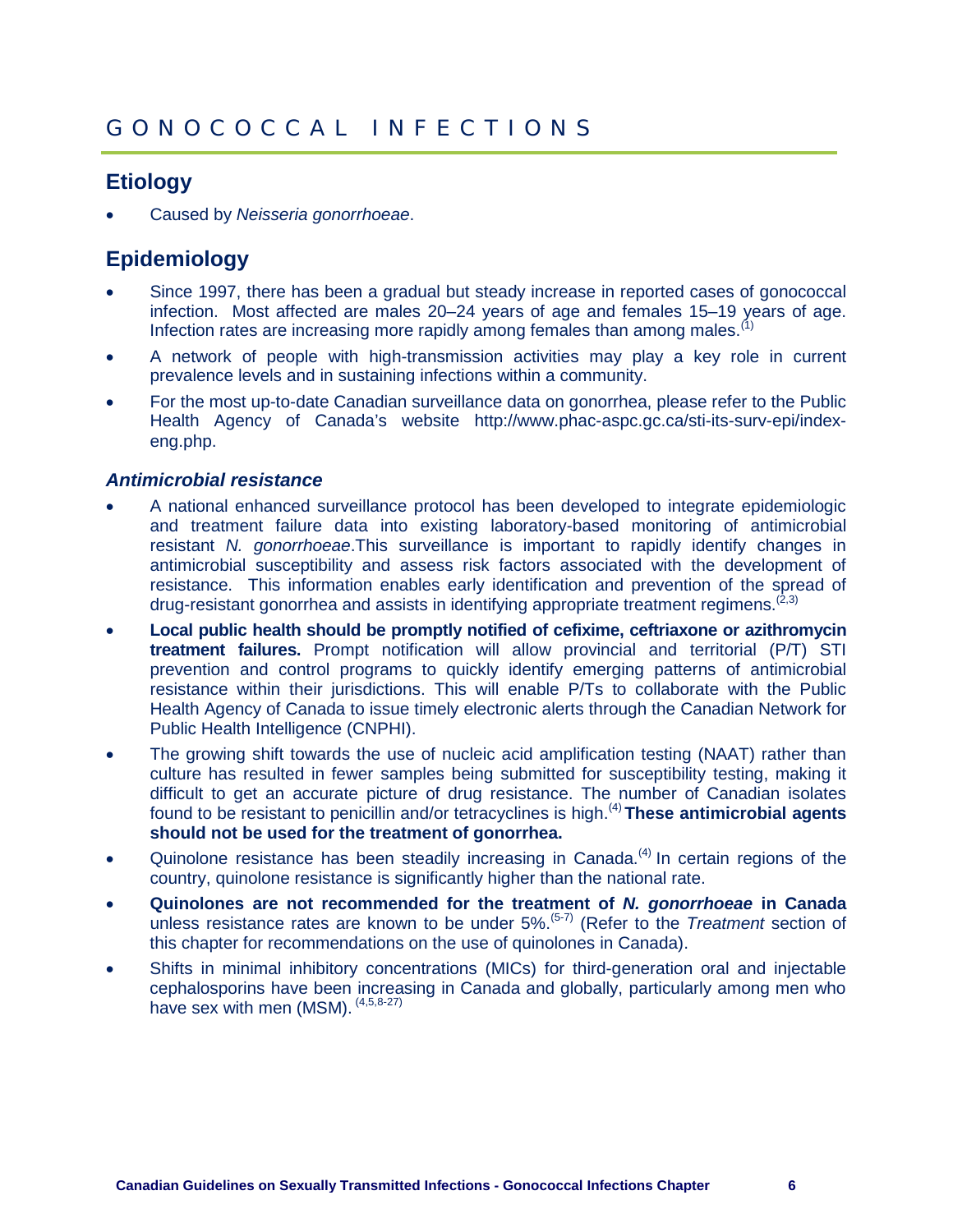- The reported rates of antimicrobial resistance in Canada are calculated from samples that have been submitted by individual provinces and territories to the National Microbiology Laboratory (NML). Isolates are submitted to NML when the provincial laboratories identify resistance to at least one antibiotic or if the provincial laboratories do not perform antimicrobial susceptibility testing. The total number of isolates cultured in all provinces is used as the denominator to calculate resistance proportion.<sup>(4)</sup>
- Please refer to your local and P/T public health officials for specific information about antimicrobial resistance patterns in your region.

## <span id="page-7-0"></span>**Individuals at Risk**

- Individuals who have had sexual contact with a person with a confirmed or suspected gonococcal infection.
- Individuals who have had unprotected sex with a resident of an area with high gonorrhea burden and/or high risk of antimicrobial resistance.
- Individuals with a history of previous gonococcal infection; a Canadian passive surveillance study reported re-infection to be at least 2% per year.<sup>(28)</sup>
- Individuals with a history of other STIs, including HIV.
- Sex workers and their sexual partners.
- Sexually active youth < 25 years of age.
- Street-involved youth and other homeless populations.
- Men who have unprotected sex with men.
- Individuals who have had sex with multiple partners.

#### <span id="page-7-2"></span><span id="page-7-1"></span>*Special considerations*

HIV transmission and acquisition is enhanced in people with gonococcal infections.<sup>(29,30)</sup>

# **Prevention and Control**

- Case finding and partner notification are critical in controlling infection.
- At the time of diagnosis, reviewing and providing education on prevention practices should include discussion of:
	- The risk of re-infection,
	- The need for the index case and his/her contact(s) to abstain from unprotected sex until at least 3 days after completion of treatment and the case/contact(s) are asymptomatic (i.e., signs and symptoms have resolved),
	- Strategies for effective prevention practices (refer to the *Primary Care and Sexually Transmitted Infections* chapter), and
	- Prevention of reproductive sequelae.
- <span id="page-7-3"></span>• Individuals with concerns about STIs and/or pregnancy prevention should be provided with information to encourage consistent safe sexual practices.

# **Manifestations, Symptoms and Major Sequelae**

- Usual incubation period is 2–7 days.
- <span id="page-7-4"></span>Infection is often asymptomatic in females and symptomatic in males. In both males and females, rectal and pharyngeal infections are more likely to be asymptomatic.<sup>(31)</sup>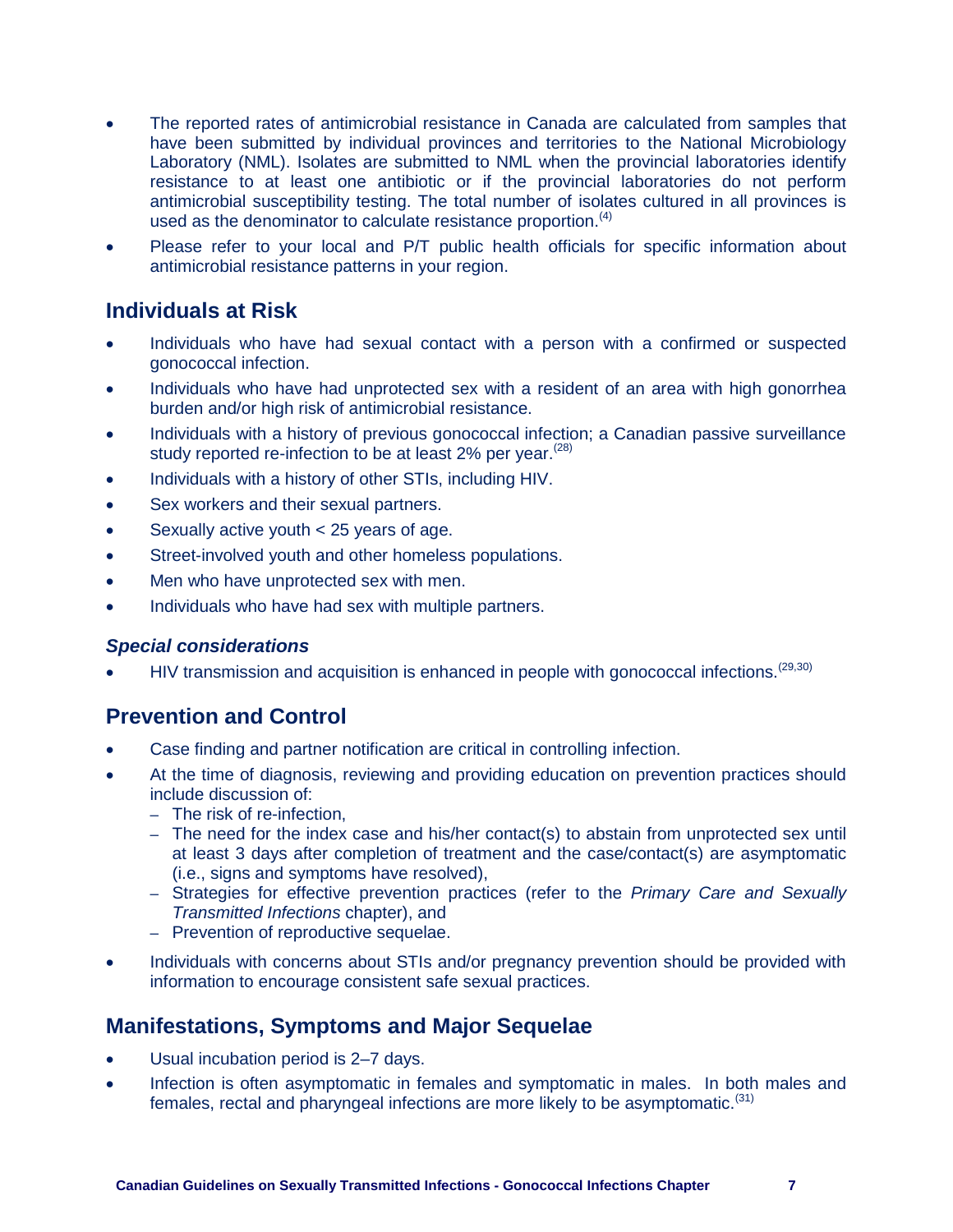# *Table 1. Manifestations (31-38)*

| <b>Neonates and</b>                                                                                                                                                      |                                                                                                                                                                                                                                          |                                                                                                                                                                                                     | <b>Youth and adults</b>                                    |                                                                                                                                                                                    |
|--------------------------------------------------------------------------------------------------------------------------------------------------------------------------|------------------------------------------------------------------------------------------------------------------------------------------------------------------------------------------------------------------------------------------|-----------------------------------------------------------------------------------------------------------------------------------------------------------------------------------------------------|------------------------------------------------------------|------------------------------------------------------------------------------------------------------------------------------------------------------------------------------------|
| <b>infants</b>                                                                                                                                                           | <b>Children</b>                                                                                                                                                                                                                          | <b>Females</b>                                                                                                                                                                                      | <b>Males</b>                                               | <b>Females</b><br>and males                                                                                                                                                        |
| <b>Ophthalmia</b><br>$\bullet$<br>neonatorum<br><b>Conjunctivitis</b><br>$\bullet$<br><b>Sepsis</b><br>٠<br><b>Disseminated</b><br>$\bullet$<br>gonococcal<br>infection* | <b>Urethritis</b><br>$\bullet$<br><b>Vaginitis</b><br>$\bullet$<br><b>Conjunctivitis</b><br><b>Pharyngeal</b><br>$\bullet$<br>infection<br><b>Proctitis</b><br>$\bullet$<br><b>Disseminated</b><br>$\bullet$<br>gonococcal<br>infection* | <b>Cervicitis</b><br>$\bullet$<br><b>Pelvic</b><br>$\bullet$<br>inflammatory<br>disease<br><b>Urethritis</b><br>$\bullet$<br><b>Perihepatitis</b><br>$\bullet$<br><b>Bartholinitis</b><br>$\bullet$ | <b>Urethritis</b><br>$\bullet$<br><b>Epididymitis</b><br>٠ | <b>Pharyngeal</b><br>$\bullet$<br>infection<br><b>Conjunctivitis</b><br>$\bullet$<br><b>Proctitis</b><br>$\bullet$<br><b>Disseminated</b><br>$\bullet$<br>gonococcal<br>infection* |

\*e.g., arthritis, dermatitis, endocarditis, meningitis.

# <span id="page-8-0"></span>*Table 2. Symptoms(39-41)*

| <b>Females</b>                            | <b>Males</b>                              |
|-------------------------------------------|-------------------------------------------|
| Vaginal discharge                         | Urethral discharge<br>$\bullet$           |
| <b>Dysuria</b>                            | <b>Dysuria</b>                            |
| <b>Abnormal vaginal bleeding</b>          | <b>Urethral itch</b>                      |
| Lower abdominal pain                      | <b>Testicular pain and/or swelling or</b> |
| Deep dyspareunia                          | symptoms of epididymitis                  |
| Rectal pain and discharge with proctitis* | Rectal pain and discharge with proctitis* |

<span id="page-8-1"></span>\*Refer to the Sexually Transmitted Intestinal and Enteric Infections chapter.

# *Table 3. Major sequelae (31,36,38)*

| <b>Females</b>                                                                                                                                                                                                      | <b>Males</b>                                                                                                                                                          |
|---------------------------------------------------------------------------------------------------------------------------------------------------------------------------------------------------------------------|-----------------------------------------------------------------------------------------------------------------------------------------------------------------------|
| <b>Pelvic inflammatory disease</b><br><b>Infertility</b><br><b>Ectopic pregnancy</b><br><b>Chronic pelvic pain</b><br>Reactive arthritis (oculo-urethro-synovial<br>syndrome)<br>Disseminated gonococcal infection* | <b>Epididymo-orchitis</b><br>Reactive arthritis (oculo-urethro-synovial<br>syndrome)<br><b>Infertility (rare)</b><br>Disseminated gonococcal infection *<br>$\bullet$ |

<span id="page-8-2"></span>\*e.g., arthritis, dermatitis, endocarditis, meningitis.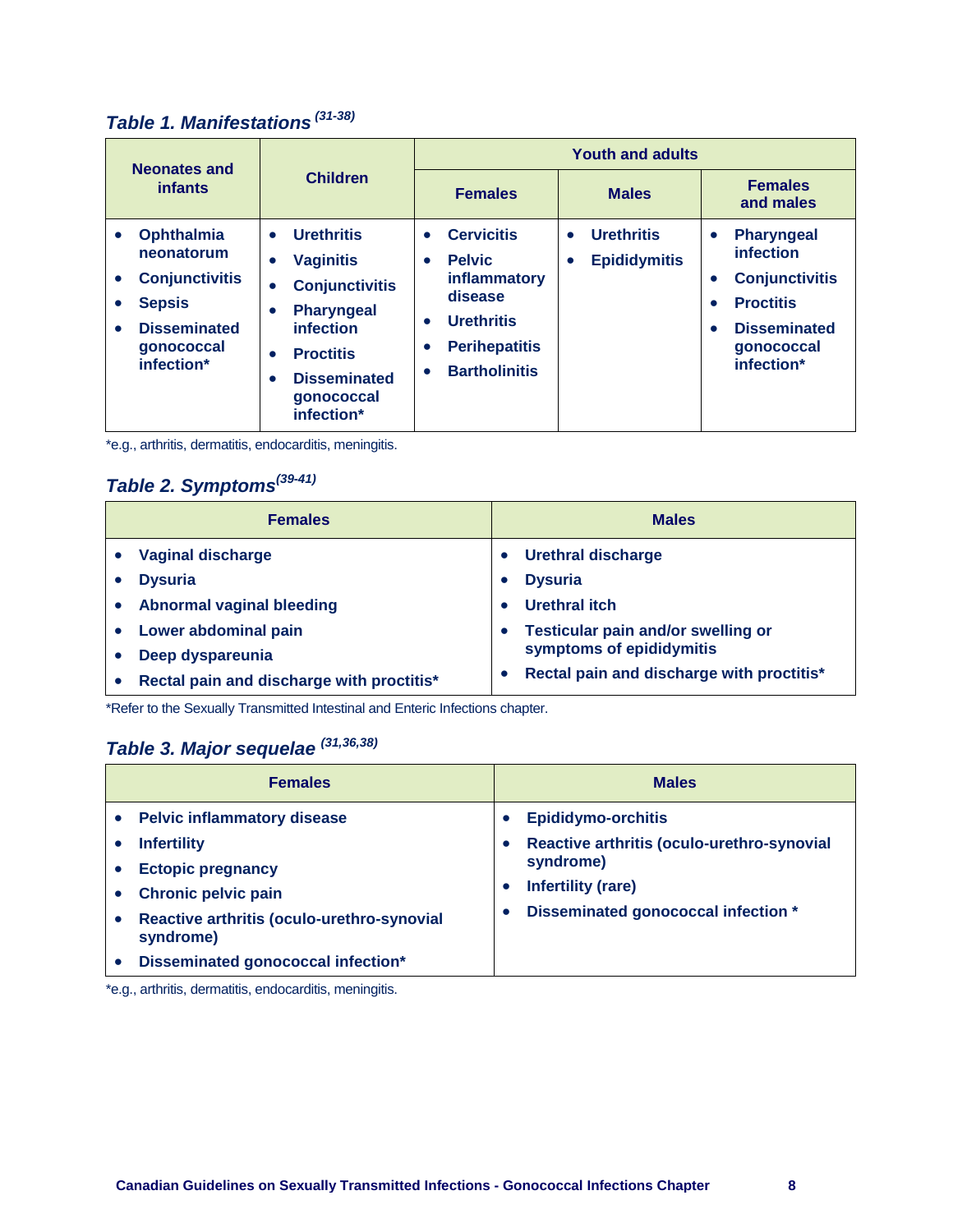# **Laboratory Testing/Diagnosis and Specimen Collection/Transport**

<span id="page-9-0"></span>Nucleic acid amplification tests (NAATs)

- Due to the higher sensitivity and specificity of the most recently approved commercial NAATs, they can increase the number of cases diagnosed.<sup> $(42,43)$ </sup> However, culture is strongly recommended because it allows for testing of antimicrobial susceptibility.<sup>(44)</sup>
- NAATs may be the only available testing method in some jurisdictions.
- Where a NAAT is used, sentinel surveillance mechanisms using culture are important to ensure continued monitoring for antimicrobial resistance.<sup>(13)</sup>
- NAAT may be done at the time of presentation **without individuals having to wait 48 hours post-exposure**; this is based on expert opinion, which assumes that NAAT is able to detect small amounts of DNA or RNA.
- Validated NAATs can be used to detect rectal and oropharyngeal infections. Although no products are currently licensed in Canada; individual laboratories may offer NAATs after inhouse laboratory validation, including confirmation of positives with culture or a second  $NAAT<sup>(42)</sup>$
- If a NAAT is used as a test of cure (refer to indications for test of cure in the *Follow-up* section of this chapter), specimen collection should be **delayed for 2–3 weeks after completion of treatment.**(45,46)

#### <span id="page-9-1"></span>*Culture*

- As well as providing clinicians with important case management information, cultures are critical for improved public health monitoring of antimicrobial resistance patterns and trends. $(13, 47 - 51)$
- Depending on the clinical situation, consideration should be given for collection of samples using both culture and NAAT, especially in symptomatic patients.
- Cultures obtained less than 48 hours after exposure may give false negative results.
- All suspected treatment failures should be investigated using culture, allowing for antimicrobial susceptibility testing.
- Culture is strongly recommended in the following situations:
	- To determine antimicrobial sensitivities prior to treatment, when possible,
	- As a **test of cure** for suspected treatment failure or in situations where there is an increased probability of treatment failure (refer to the *Follow-up* section of this chapter),
	- For symptomatic MSM,
	- In the case of sexual abuse/sexual assault (rectal, pharyngeal, vaginal),\*
	- To evaluate pelvic inflammatory disease (PID), and
	- If the infection was acquired in countries or areas with high rates of antimicrobial resistance.

<span id="page-9-2"></span>**\*Note:** When a NAAT is used to screen victims of sexual abuse or sexual assault for medicolegal purposes, two different primer pairs should be used in the laboratory<sup>(42,52)</sup> (refer to the *Laboratory Diagnosis of Sexually Transmitted Infections* chapter).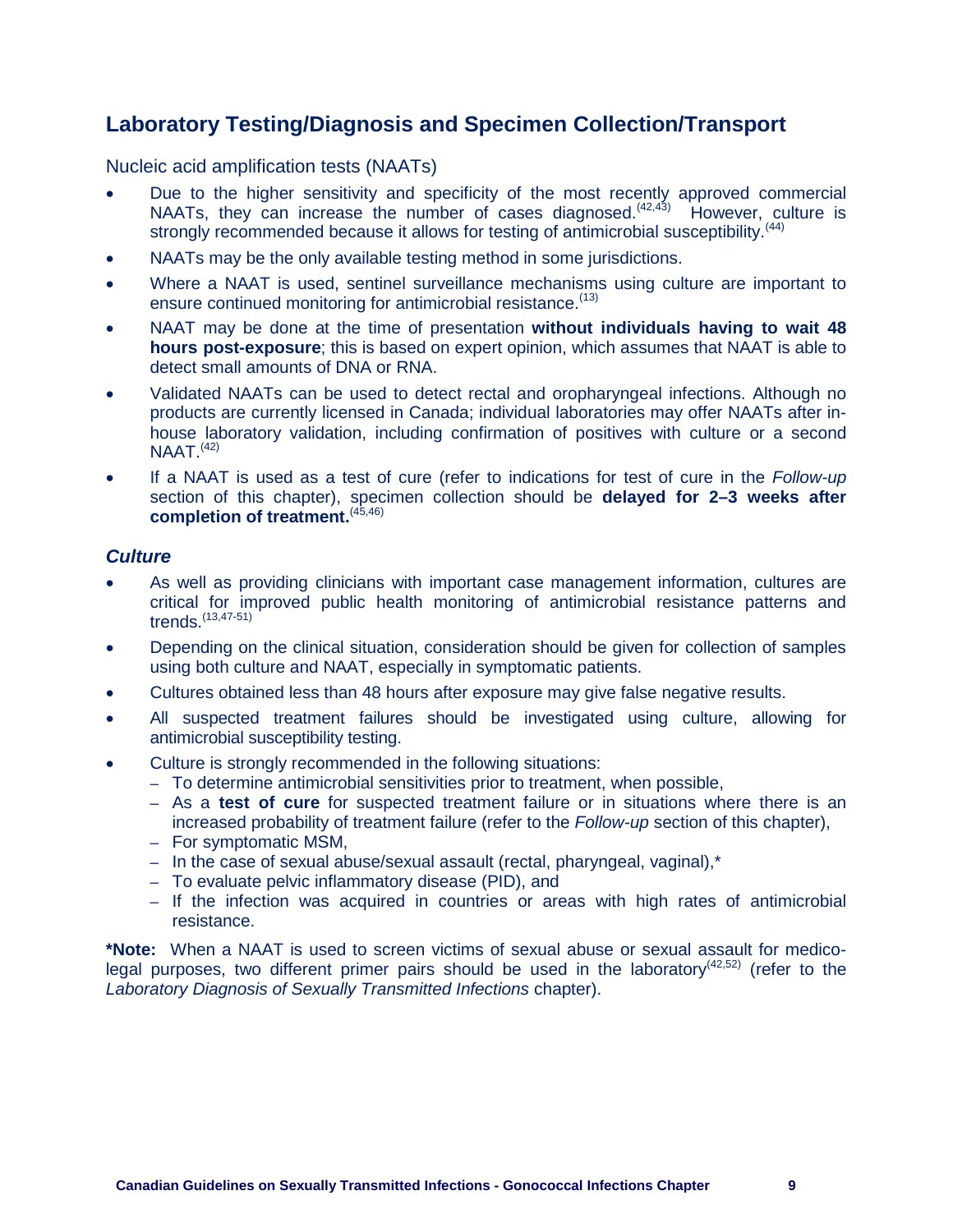#### *Specimen collection*

- Due to high rates of concomitant infection, specimens should be taken for the diagnosis of both gonococcal and chlamydial infections(53) (refer to the *Laboratory Diagnosis of Sexually Transmitted Infections* chapter).
- For information on routine specimen sites, tests and clinical considerations, refer to *Table 4* below. For further information on specimen collection, refer to the *Laboratory Diagnosis of Sexually Transmitted Infections* chapter.

#### <span id="page-10-0"></span>*Specimen transport*

- Successful culture of specimens requires proper collection and transportation of appropriate specimens or immediate inoculation of medium.<sup>(54,55)</sup> Consult with your laboratory for specific instructions on enhancing pathogen survival.
- NAAT is appropriate when transport and storage conditions are not conducive to maintaining the viability of N. gonorrhoeae.<sup>(54)</sup>
- <span id="page-10-1"></span>• For further information on specimen collection and transport, refer to the *Laboratory Diagnosis of Sexually Transmitted Infections* chapter.

| <b>Specimen sites/tests*</b>                                                                 | <b>Situations where specimen is</b><br>appropriate <sup>†</sup>                                                                                                                               | <b>Considerations</b>                                                                               |
|----------------------------------------------------------------------------------------------|-----------------------------------------------------------------------------------------------------------------------------------------------------------------------------------------------|-----------------------------------------------------------------------------------------------------|
| <b>Urethral Gram stain</b><br>For Gram-negative<br>٠<br>intracellular diplococci             | Postpubertal males                                                                                                                                                                            | Recommended for<br>symptomatic patients only.<br>Generally diagnostic of<br>$\bullet$<br>gonorrhea. |
| <b>Urethral Culture or NAAT</b><br>For laboratory detection of<br>N. gonorrhoeae             | Optimal for all postpubertal<br>$\bullet$<br>males<br>Optimal for females with<br>٠<br>urethral syndrome (i.e.,<br>dysuria/pyuria) (cervical swab<br>or urine recommended for<br>other women) |                                                                                                     |
| <b>Endocervical Gram stain</b><br>For Gram-negative<br>$\bullet$<br>intracellular diplococci | Postpubertal females<br>$\bullet$                                                                                                                                                             | Sensitivity lower than in male<br>urethral specimens and not<br>routinely recommended.              |

#### *Table 4. Recommended routine specimen sites and tests*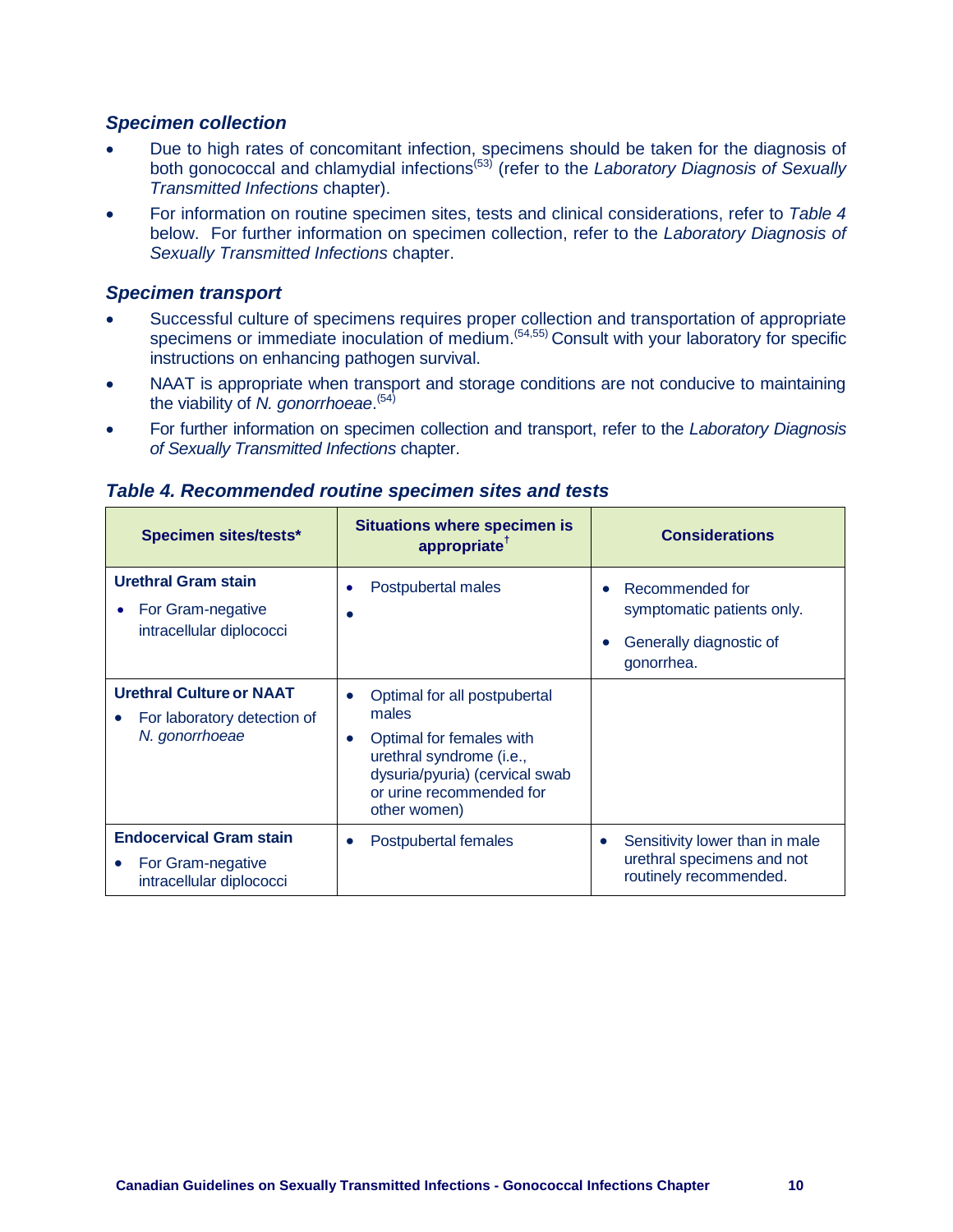| <b>Specimen sites/tests*</b>                                                                       | <b>Situations where specimen is</b><br>appropriate <sup>†</sup>                                                                                                                                        | <b>Considerations</b>                                                                                                                                                                                                                                                                                                                                   |
|----------------------------------------------------------------------------------------------------|--------------------------------------------------------------------------------------------------------------------------------------------------------------------------------------------------------|---------------------------------------------------------------------------------------------------------------------------------------------------------------------------------------------------------------------------------------------------------------------------------------------------------------------------------------------------------|
| <b>Endocervical or vaginal</b><br><b>Culture or NAAT</b>                                           | Optimal for postpubertal<br>$\bullet$<br>females                                                                                                                                                       | Vaginal swabs for NAAT are as<br>$\bullet$<br>accurate as cervical swabs.                                                                                                                                                                                                                                                                               |
| For laboratory detection of<br>$\bullet$<br>N. gonorrhoeae                                         |                                                                                                                                                                                                        | Self-obtained vaginal swabs<br>$\bullet$<br>can also be used when a pelvic<br>examination is not warranted<br>or refused by the individual, or<br>the setting inappropriate (non-<br>conventional settings). A<br>physical examination is<br>preferable, and more invasive<br>specimens may be needed for<br>diagnostic purposes in some<br>situations. |
|                                                                                                    |                                                                                                                                                                                                        | If the cervix has been surgically<br>$\bullet$<br>removed, urine NAAT, or<br>vaginal swabs for culture or<br>NAAT should be collected.                                                                                                                                                                                                                  |
|                                                                                                    |                                                                                                                                                                                                        | Urethral specimens can also<br>$\bullet$<br>be collected if a woman is<br>menstruating at the time of the<br>exam.                                                                                                                                                                                                                                      |
| <b>Urine NAAT</b><br>First catch 10-20 mL (can<br>$\bullet$<br>be sampled any time of the<br>day)  | Males or females where a<br>$\bullet$<br>urethral swab or pelvic<br>examination is not practical <sup>(56)</sup>                                                                                       | In females, first catch urine<br>$\bullet$<br>may have reduced<br>performance when compared<br>to NAAT for cervical swabs.                                                                                                                                                                                                                              |
| <b>Oropharyngeal Culture or</b><br><b>validated NAAT</b>                                           | Females with a history of<br>$\bullet$<br>performing oral sex                                                                                                                                          | Culture is preferred; validated<br>$\bullet$<br>NAAT may be used if culture is                                                                                                                                                                                                                                                                          |
| For laboratory detection of<br>$\bullet$<br>N. gonorrhoeae                                         | Males with a history of<br>$\bullet$<br>performing oral sex who are at<br>high risk of exposure (e.g.,<br>MSM, multiple sexual partners,<br>or sex with a partner who is at<br>high risk of infection) | not available.                                                                                                                                                                                                                                                                                                                                          |
| <b>Rectal Culture or validated</b><br><b>NAAT</b><br>For laboratory detection of<br>N. gonorrhoeae | All females with anogenital<br>$\bullet$<br>symptoms, as colonization can<br>occur without anal<br>penetration <sup>(57)</sup>                                                                         |                                                                                                                                                                                                                                                                                                                                                         |
|                                                                                                    | Females with a history of<br>$\bullet$<br>receptive anal intercourse,<br>whether or not condoms were<br>used                                                                                           |                                                                                                                                                                                                                                                                                                                                                         |
|                                                                                                    | MSM who practice receptive<br>anal intercourse, whether or<br>not condoms were used                                                                                                                    |                                                                                                                                                                                                                                                                                                                                                         |

\*Refer to the *NAAT tests and the Culture* sections above *Table 4* for specific guidance on the use of these testing methods.

<span id="page-11-0"></span><sup>†</sup>For guidance on specimen collection in prepubertal males and females refer to the Sexual Abuse in Peripubertal and Prepubertal Children and the Laboratory Diagnosis of Sexually Transmitted Infections chapters.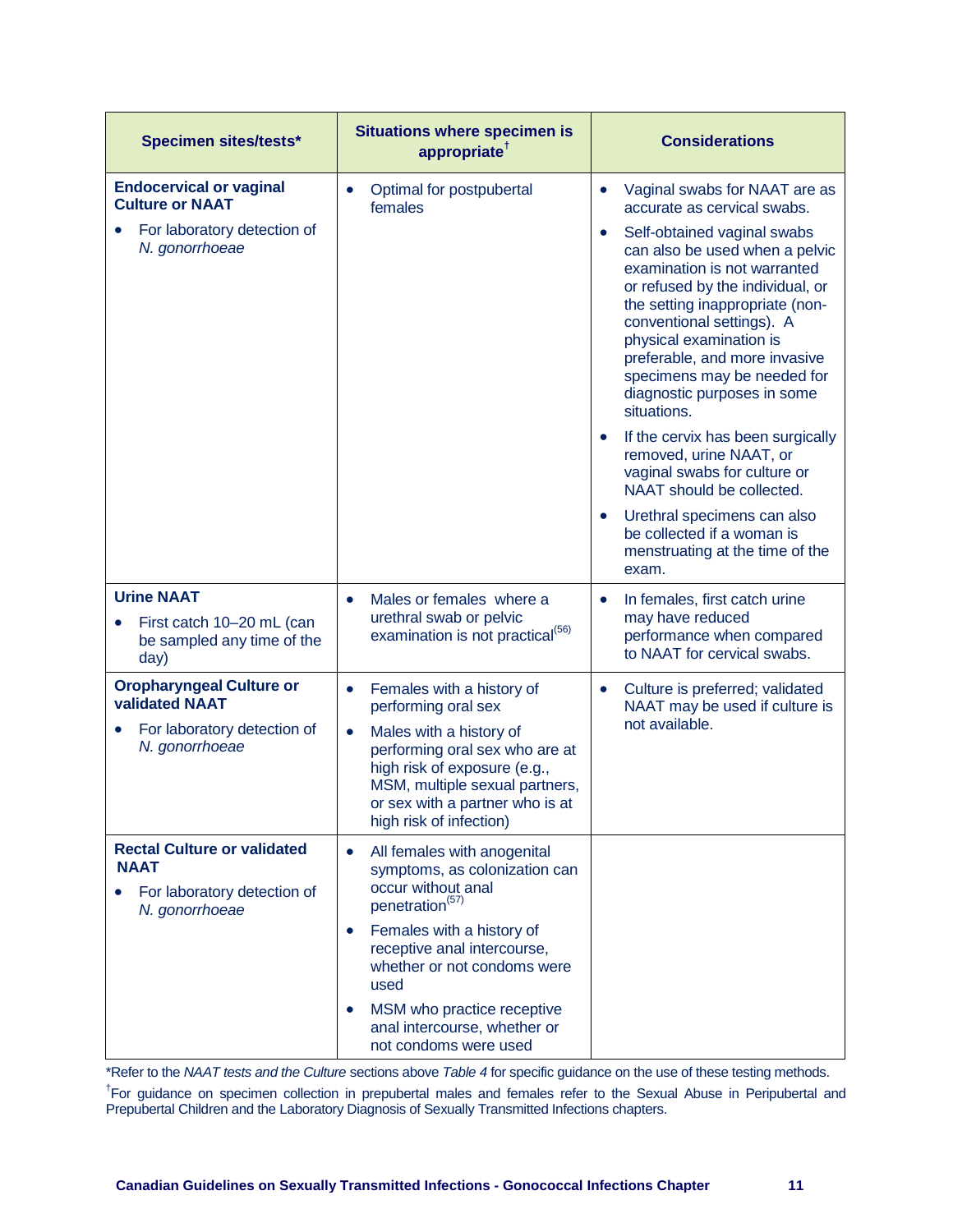# **Management**

- Appropriate samples (as listed above) should be obtained prior to treatment.
- Management choices should be based on the site of infection and on laboratory test results (*Table 5*) unless presumptive treatment is to be provided for syndromic management (i.e., mucopurulent cervicitis [MPC], non-gonococcal urethritis [NGU], PID or epididymitis) (*Table 6*) or if the patient is being treated as a contact. When making treatment decisions, relevant history, physical examination and epidemiologic factors should be considered.
- All confirmed cases need to be treated and suspected cases should be considered for treatment.
- For treatment of PID, refer to the *Pelvic Inflammatory Disease* chapter.
- For treatment of epididymitis/epididymo-orchitis, refer to the *Epididymitis chapter*.

#### <span id="page-12-0"></span>*Consideration for other STIs*

- Obtain a specimen to test for chlamydial infection (refer to the *Chlamydial Infections* chapter).
- Obtain a blood sample for serologic testing for syphilis.
- HIV counselling and testing are recommended.
- Immunization is recommended for:
	- hepatitis B for all individuals being evaluated or treated for an STI, if not already immune, and
	- hepatitis A for high-risk individuals (e.g., MSM, injection drug users) if not already immune. (For a complete list of individuals at increased risk of hepatitis A, refer to the *Canadian Immunization Guide, Part 4, Active Vaccines*, available at http://www.phacaspc.gc.ca/publicat/cig-gci/p04-hepa-eng.php).
- Discuss human papillomavirus (HPV) vaccine with male and female patients as per the recommendations outlined in the National Advisory Committee on Immunization (NACI*) Update on Human Papillomavirus (HPV) Vaccines,* available at [http://www.phac](http://www.phac-aspc.gc.ca/naci-ccni/)[aspc.gc.ca/naci-ccni/;](http://www.phac-aspc.gc.ca/naci-ccni/) and the *Canadian Immunization Guide, Part 4, Active Vaccines, Human Papillomavirus Vaccine,* available at http://www.phac-aspc.gc.ca/publicat/ciggci/p04-hpv-vph-eng.php.

#### <span id="page-12-1"></span>*Considerations in children (refer to the Sexual Abuse in Peripubertal and Prepubertal Children chapter)*

- Sexual abuse should be considered when genital, rectal or pharyngeal gonorrhea is diagnosed in any child after the neonatal period.<sup> $(37,58)$ </sup>
	- Consultation with an experienced colleague should be sought.
- Every province and territory has legislation that requires the reporting of suspected or confirmed sexual abuse of children.
- Siblings and other children who may be at risk should also be evaluated.<sup>(37)</sup>
- All individuals named as contacts in suspected sexual abuse cases should be located and clinically evaluated; prophylactic treatment may or may not be offered and the decision to treat should be based on history, clinical findings and test results.
- <span id="page-12-2"></span>• Local public health authorities should be notified; they may be able to provide quidance on evaluating suspected source cases.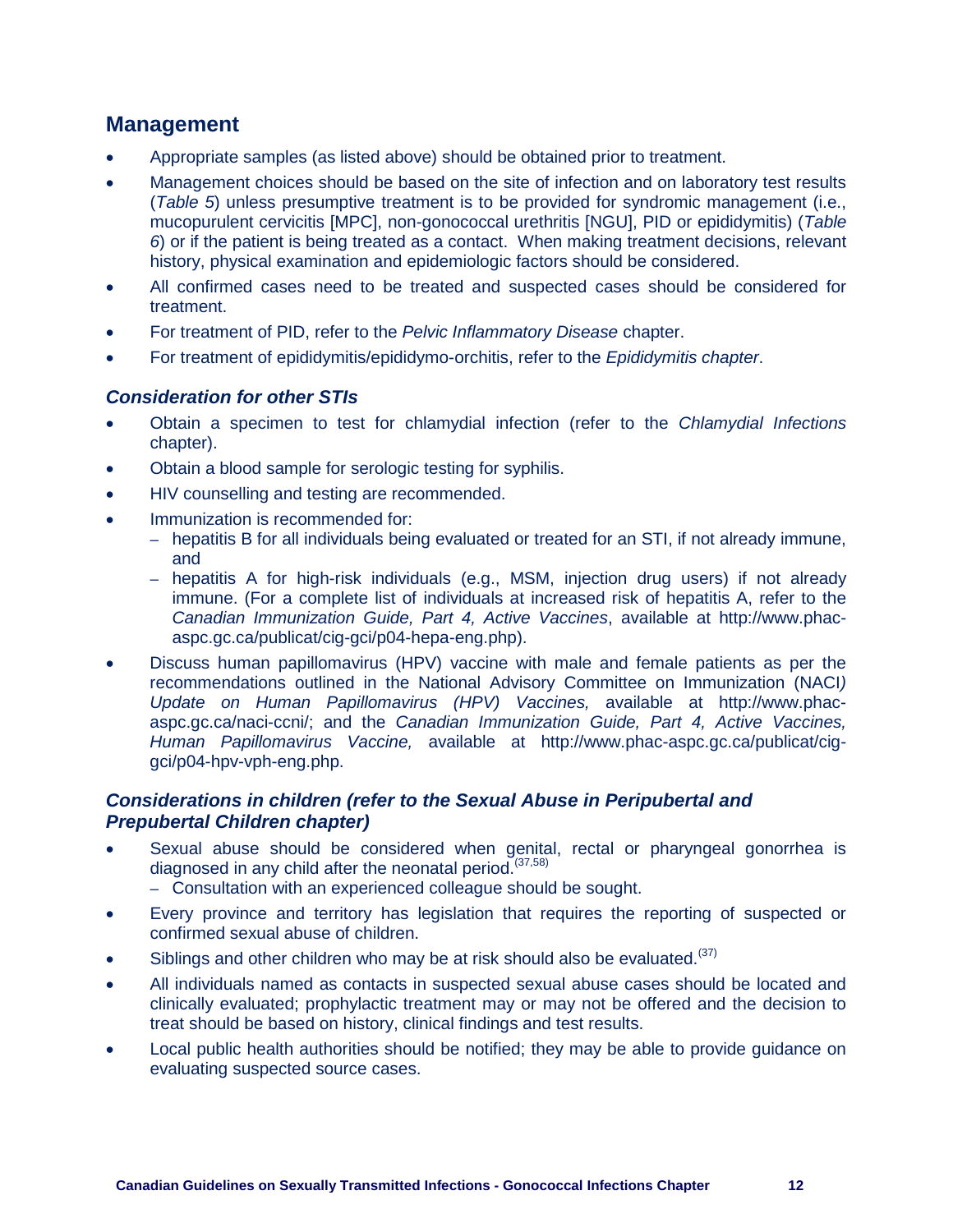| <b>Positive Gram stain</b>      | If Gram-negative intracellular diplococci are observed, treatment for<br>$\bullet$<br>both gonococcal and chlamydial infection should be<br>provided. <sup>(32,53,54,59)</sup>                                                                                                                                                                      |
|---------------------------------|-----------------------------------------------------------------------------------------------------------------------------------------------------------------------------------------------------------------------------------------------------------------------------------------------------------------------------------------------------|
|                                 | The presence of extracellular Gram-negative diplococci is an<br>$\bullet$<br>equivocal finding and confirmation by culture/NAAT should be<br>performed. If the individual is at high risk of infection and follow-up is<br>not assured, treatment should be provided for gonococcal infection<br>while waiting for laboratory test results. (59,60) |
|                                 | The presence of polymorphonuclear leukocytes without diplococci<br>$\bullet$<br>does not indicate or exclude gonococcal infection but suggests non-<br>gonococcal urethritis (refer to the Urethritis chapter). (59,60)                                                                                                                             |
| <b>Positive culture or NAAT</b> | Is diagnostic of gonorrhea; treatment for both gonococcal and chlamydial infection should be provided. <sup>(32,42,53)</sup><br>$\bullet$                                                                                                                                                                                                           |

#### *Table 5. Recommended patient management: test results available*

#### <span id="page-13-0"></span>*Table 6. Recommended patient management: test results pending*

| Urethral/cervical<br>mucopurulent discharge    | Treatment should be provided for both gonococcal and chlamydial<br>$\bullet$<br>infection if partner is infected with gonorrhea or if follow-up is not<br>assured. (32,53,59)<br><b>OR</b>                                                            |
|------------------------------------------------|-------------------------------------------------------------------------------------------------------------------------------------------------------------------------------------------------------------------------------------------------------|
|                                                | Treatment should be provided for chlamydial infection, and<br>$\bullet$<br>consideration should be given for treating gonococcal infection, if<br>local prevalence is high or sexual contact occurred in a region with<br>high prevalence. (32,53,59) |
| No urethral/cervical<br>mucopurulent discharge | Therapy should be deferred until smear/culture/NAAT results<br>available.<br><b>OR</b>                                                                                                                                                                |
|                                                | Treatment should be provided for both gonococcal and chlamydial<br>$\bullet$<br>infection if the individual is at high risk of infection and follow-up is<br>not assured or if partner is infected with gonorrhea. (32,53,59)                         |

### <span id="page-13-1"></span>**Treatment**

#### <span id="page-13-2"></span>*Medication-specific considerations and contraindications*

- Patients should optimally be treated with combination gonorrhea infection therapy in response to increasing antimicrobial resistance.<sup>(61)</sup>
	- This combination therapy also includes effective treatment for chlamydia due to high rates of concomitant infection.(7,32,53,59)
	- Combination therapy using medications with two different mechanisms of action is thought to improve treatment efficacy as well as to potentially delay the emergence of cephalosporin-resistant gonorrhea.
- Based on pharmacokinetic considerations, an effective treatment for gonorrhea should maintain serum levels at least **4 times the minimum inhibitory concentration (MIC) for a minimum of 20 hours** to effectively treat infection caused by an organism with reduced sensitivity to an antimicrobial agent.<sup>(15)</sup>
- Directly observed therapy with single-dose regimens is desirable. (32,62)
- <span id="page-13-3"></span>• Clinicians should base their treatment choices and tailor recommendations on local epidemiologic data where available.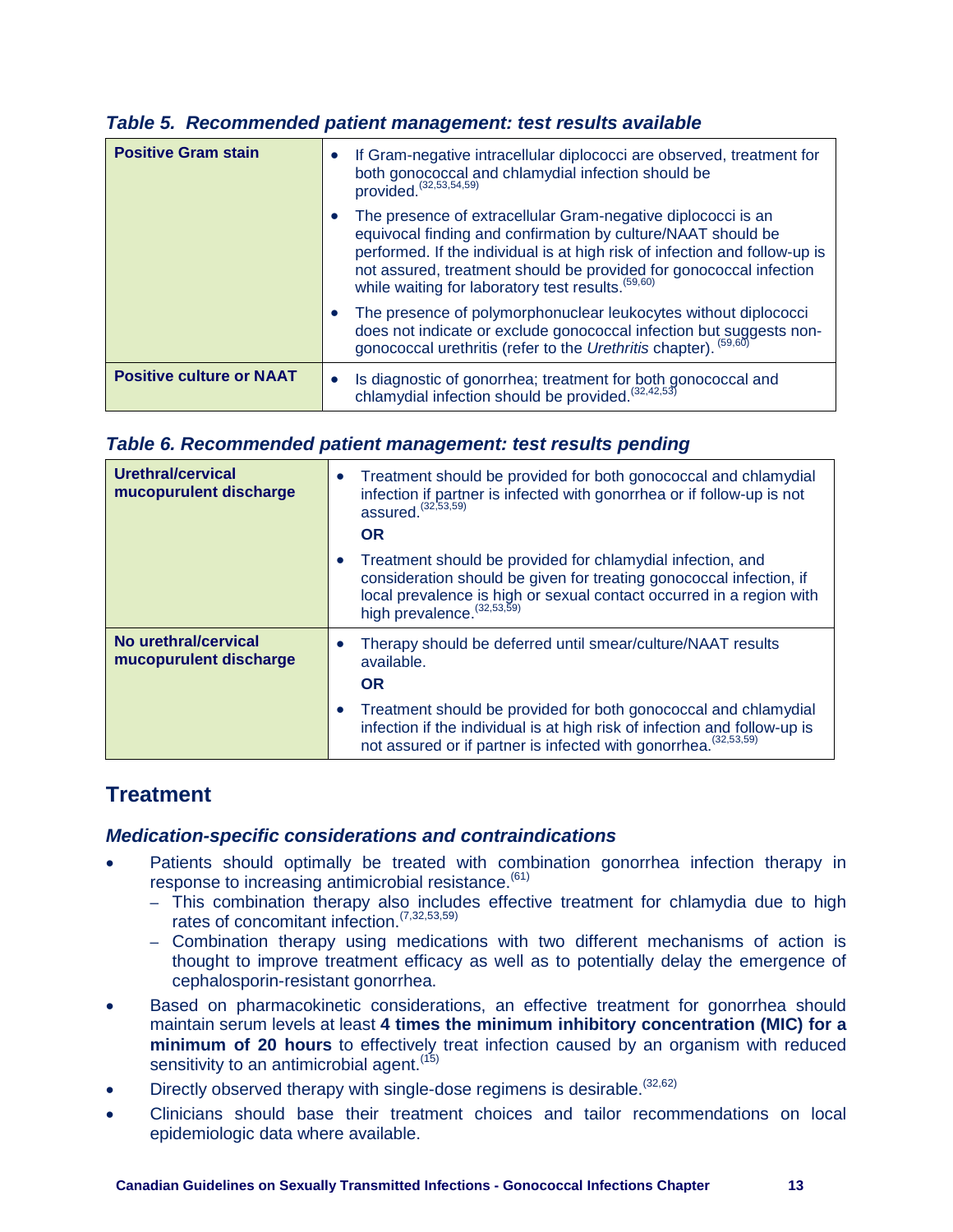#### *Cephalosporins*

- Cefixime and ceftriaxone should not be given to patients who are allergic to cephalosporins.
- Cross-sensitivity between penicillin and second- or third-generation cephalosporins such as ceftriaxone, cefixime, cefoxitin and cefotaxime is low. However, patients with a history of immediate hypersensitivity reaction to penicillin (e.g., anaphylaxis, urticarial rash, bronchospasm) may be at increased risk of similar reactions with all cephalosporins. If cephalosporins are administered to patients hypersensitive to penicillin, a protocol (e.g., epinephrine, airway management, etc.) to respond to serious reactions should be in place.
- The recommended diluent for ceftriaxone is 1% lidocaine without epinephrine to a final concentration of  $250-350$  mg/mL $^{(63)}$  to reduce discomfort.
- The Expert Working Group for the Canadian Guidelines on Sexually Transmitted Infections reviewed the scientific literature to address safety, efficacy, reported treatment failures and rising MICs. Their review resulted in the following recommendations:
	- There is scientific evidence that cefixime 800 mg is safe and effective in treating gonococcal infections.(9,64-68) Pharmacodynamic studies have shown that 800 mg of cefixime compared to 400 mg, increases the period when the free drug concentration exceeds the MIC. Therefore, a dosage of 800 mg may be more effective than the previously recommended 400 mg at reducing the risk of gonococcal treatment failure in settings of reduced cephalosporin susceptibility.<sup>(9,15,27)</sup>
	- No data exists on the efficacy of cefixime 800 mg in pregnancy. However, based on safety and efficacy data for the use of cefixime 400 mg, a single dose of cefixime 800 mg may be considered for use in pregnant women.
	- The penetration of cefixime into the oropharynx is not ideal and cases of treatment failure with cefixime have been reported.
	- There are limited data on the effectiveness of cefixime 800 mg PO in treating a pharyngeal infection.
	- There are more efficacy data on the use of ceftriaxone than of cefixime for treating uncomplicated infection<sup> $(67)$ </sup> and in situations where higher tissue penetration is necessary to achieve cure (such as pharyngeal infection<sup>(69-71)</sup> and complicated cases such as  $PID^{(72,73)}$ and epididymitis/epididymo-orchitis<sup>(74)</sup>. Ceftriaxone 250 mg IM is now recommended for pharyngeal infection, PID and epididymitis/epidiymo-orchitis.
	- Ceftriaxone is recommended as the preferred treatment for gonococcal infections in MSM (refer to *Table 8* in this chapter) due to recent cases of cefixime treatment failures reported primarily among MSM.

#### <span id="page-14-0"></span>*Quinolones*

- Due to the rapid increase in quinolone-resistant *N. gonorrhoeae*, quinolones such as ciprofloxacin, levofloxacin and ofloxacin are no longer recommended for treating gonococcal infections in Canada.<sup>(5,6,22,27)</sup>
- Quinolones should **ONLY be given as an alternative treatment IF**: – Antimicrobial susceptibility testing is available and quinolone susceptibility is demonstrated; **OR**
	- Local quinolone resistance is under 5% AND a test of cure can be performed.
- <span id="page-14-1"></span>• Quinolones should be avoided in prepubertal children.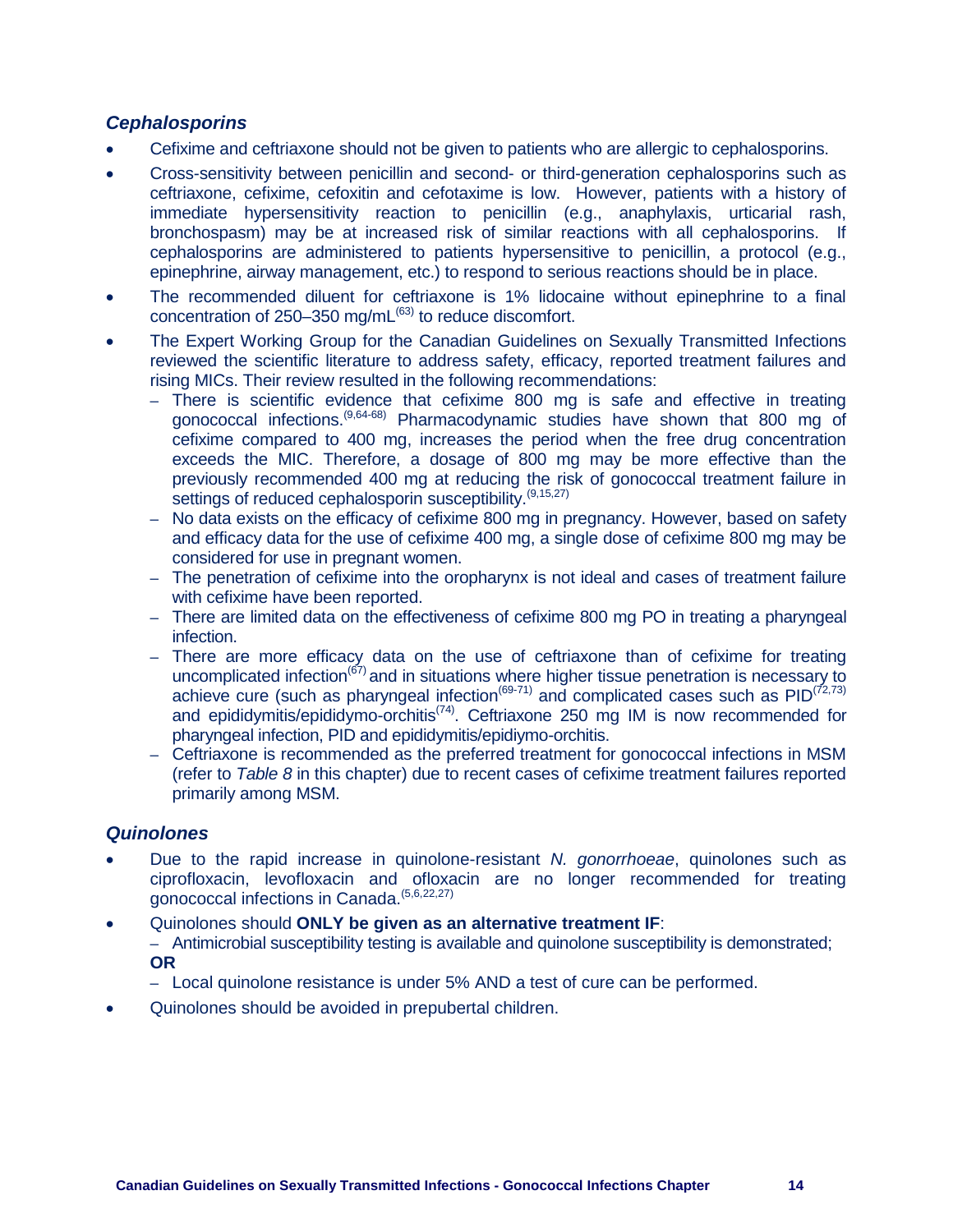#### *Azithromycin*

- Azithromycin should not be used as monotherapy unless cephalosporins are contrain-dicated (e.g., history of anaphylactic reaction to penicillin or allergy to cephalosporin), as resistance has been reported.<sup>(75-78)</sup>
- The recommended dose of azithromycin 2 g for gonococcal infections is associated with a significant incidence of gastrointestinal adverse effects.
	- Taking azithromycin with food may minimize these effects.
	- Prophylactic antiemetics may be used, unless contraindicated.
	- If vomiting occurs within 1 hour post-administration, a repeat dose should be given.
- <span id="page-15-0"></span>• Azithromycin can cause potentially life-threatening arrhythmias, especially in individuals taking a multi-day course of the medication<sup> $(79)$ </sup>, and who:
	- have prolonged QT interval,
	- have clinically significant bradycardia,
	- have arrythmias,
	- have heart failure,
	- are taking antiarrhythmic agents and other medications known to prolong the QT interval,
	- have low serum potassium or magnesium,
	- are elderly.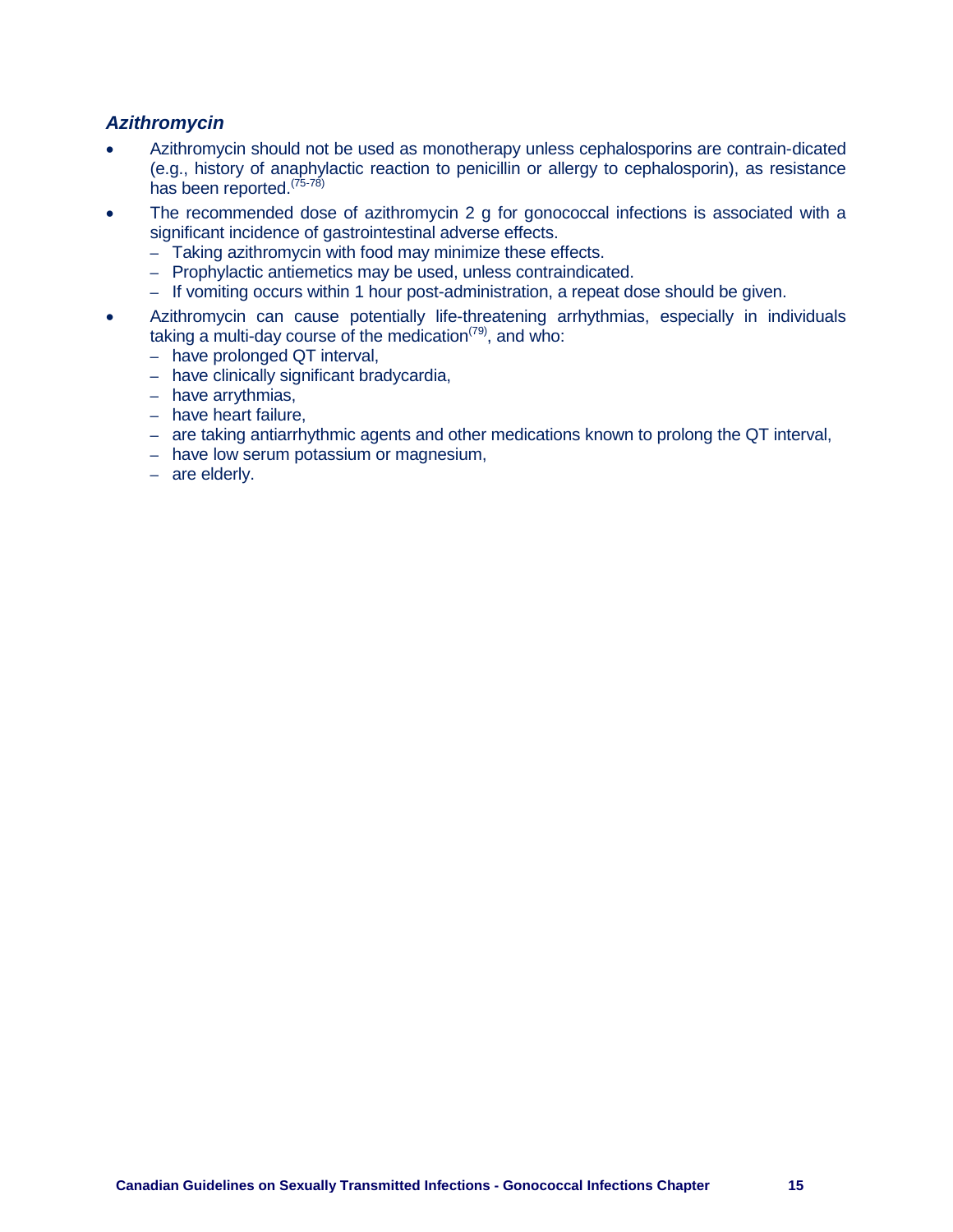#### *Table 7. Recommended treatment of uncomplicated anogenital and pharyngeal infection in adults and youth ≥ 9 years of age.\* (7,15,65-67,71,80-88)*

*For MSM refer to table 8.*

| Anogenital infection (urethral, endocervical, vaginal, rectal) |                                                                                                                                                                                                                                                                                         |  |
|----------------------------------------------------------------|-----------------------------------------------------------------------------------------------------------------------------------------------------------------------------------------------------------------------------------------------------------------------------------------|--|
| <b>Preferred treatment*</b>                                    | Ceftriaxone 250 mg IM in a single dose [A-I]<br><b>PLUS azithromycin</b> 1 g PO in a single dose <sup>†</sup> [B-II]<br><b>OR</b><br><b>Cefixime</b> 800 mg PO in a single dose <sup><math>#</math></sup> [A-I]<br><b>PLUS azithromycin</b> 1 g PO in a single dose <sup>†</sup> [B-II] |  |
| <b>Alternate treatment</b>                                     | <b>Spectinomycin</b> 2 g IM in a single dose [A-I]<br>(available only through SAP)<br><b>PLUS azithromycin</b> 1 g PO in a single dose <sup>†</sup> $[B-H]$<br><b>OR</b><br><b>Azithromycin</b> 2 g PO in a single dose <sup>§</sup> $[A-I]$                                            |  |
| <b>Pharyngeal infection</b>                                    |                                                                                                                                                                                                                                                                                         |  |
| <b>Preferred treatment*</b>                                    | <b>Ceftriaxone</b> 250 mg IM in a single dose [A-I]<br><b>PLUS azithromycin</b> 1 g PO in a single dose <sup>†</sup> [B-III]                                                                                                                                                            |  |
| <b>Alternate treatment</b>                                     | <b>Cefixime</b> 800 mg PO in a single dose <sup><math>#</math></sup> [B-III]<br><b>PLUS azithromycin</b> 1 g PO in a single dose <sup><math>\dagger</math></sup> [B-III]<br><b>OR</b><br><b>Azithromycin</b> 2 g PO in a single dose <sup>§</sup> $[A-1]$                               |  |

SAP=Health Canada's Special Access Program, available at [http://www.hc-sc.gc.ca/dhp-mps/acces/drugs-drogues/index](http://www.hc-sc.gc.ca/dhp-mps/acces/drugs-drogues/index-eng.php)[eng.php](http://www.hc-sc.gc.ca/dhp-mps/acces/drugs-drogues/index-eng.php)

\*General consensus of the Expert Working Group. For information on antimicrobial resistance and medication-specific considerations and contraindications, refer to the related section above *Table 7* in this chapter.

† **Alternate combination therapy**: Azithromycin 1 g PO is preferred over the alternative of doxycycline 100 mg PO bid x 7 days, due to significant rates of tetracycline-resistant gonorrhea and concerns regarding compliance with a 7-day treatment regimen. **Doxycycline is contraindicated in pregnant and breastfeeding women**.

<sup>‡</sup>There is scientific evidence that cefixime 800 mg is safe and effective in treating gonococcal infections.<sup>(9,64-68)</sup> Pharmacodynamic studies have shown that 800 mg of cefixime compared to 400 mg, increases the period when the free drug concentration exceeds the MIC. Therefore, a dosage of 800 mg may be more effective than the previously recommended 400 mg at reducing the risk of gonococcal treatment failure in settings of reduced cephalosporin susceptibility.<sup>(9,15,27)</sup>

<span id="page-16-0"></span>§ Azithromycin 2 g PO in a single dose should only be considered as an alternate treatment option if there is a history of severe allergy to cephalosporins. It is important to recognize the risk of treatment failure when using azithromycin monotherapy for the treatment of gonorrhea in settings of emerging azithromycin resistance. There are also significant gastrointestinal side effects associated with high dose azithromycin.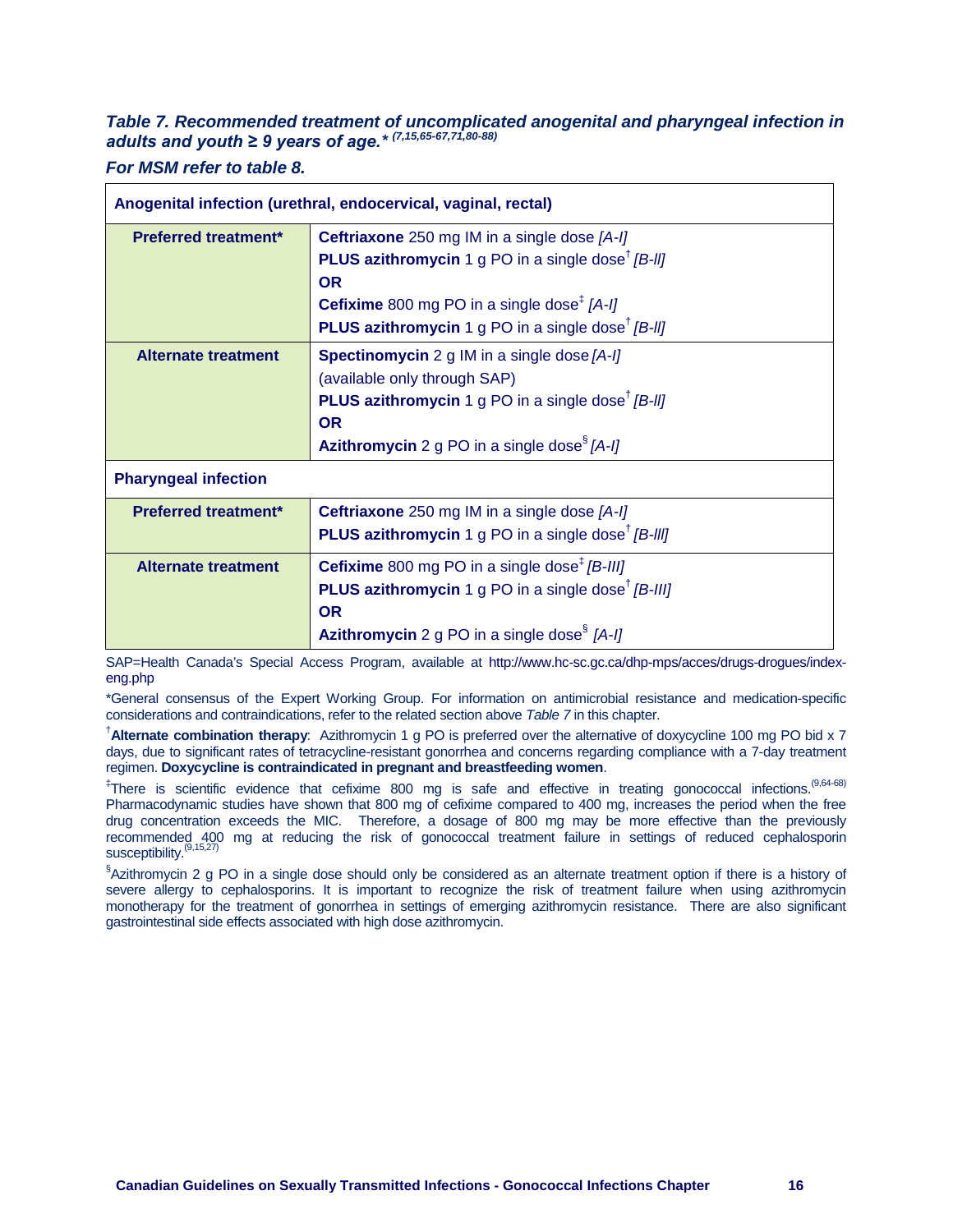#### *Table 8. Recommended treatment of uncomplicated anogenital and pharyngeal infection in men who have sex with men (MSM)\* (15,65-67,71,80-84)*

| Anogenital infection (urethral, rectal) |                                                                                                                                                                                                                                                                                                                                                                                                                  |  |
|-----------------------------------------|------------------------------------------------------------------------------------------------------------------------------------------------------------------------------------------------------------------------------------------------------------------------------------------------------------------------------------------------------------------------------------------------------------------|--|
| <b>Preferred treatment*</b>             | <b>Ceftriaxone</b> 250 mg IM in a single dose [A-I]<br><b>PLUS azithromycin</b> 1 g PO in a single dose <sup>†</sup> $[B-11]$                                                                                                                                                                                                                                                                                    |  |
| <b>Alternate treatment</b>              | <b>Cefixime</b> 800 mg PO in a single dose <sup><math>#</math></sup> [A-I]<br><b>PLUS azithromycin</b> 1 g PO in a single dose <sup>†</sup> [B-II]<br><b>OR</b><br><b>Spectinomycin</b> 2 g IM in a single dose [A-I]<br>(available only through SAP)<br><b>PLUS azithromycin</b> 1 g PO in a single dose <sup>†</sup> $[B-11]$<br><b>OR</b><br><b>Azithromycin</b> 2 g PO in a single dose <sup>§</sup> $[A-I]$ |  |
| <b>Pharyngeal infection</b>             |                                                                                                                                                                                                                                                                                                                                                                                                                  |  |
| <b>Preferred treatment*</b>             | <b>Ceftriaxone</b> 250 mg IM in a single dose [A-I]<br><b>PLUS azithromycin</b> 1 g PO in a single dose <sup>†</sup> $[B-III]$                                                                                                                                                                                                                                                                                   |  |
| <b>Alternate treatment</b>              | Cefixime 800 mg PO in a single dose <sup>‡</sup> [B-III]<br><b>PLUS azithromycin</b> 1 g PO in a single dose <sup><math>^{\dagger}</math></sup> [B-III]                                                                                                                                                                                                                                                          |  |

SAP=Health Canada's Special Access Program, available at [http://www.hc-sc.gc.ca/dhp-mps/acces/drugs-drogues/index](http://www.hc-sc.gc.ca/dhp-mps/acces/drugs-drogues/index-eng.php)[eng.php](http://www.hc-sc.gc.ca/dhp-mps/acces/drugs-drogues/index-eng.php)

\*General consensus of the Expert Working Group. For information on antimicrobial resistance and medication-specific considerations and contraindications, refer to the related section above *Table 7* in this chapter.

† **Alternate combination therapy**: Azithromycin 1 g PO is preferred over the alternative of doxycycline 100 mg PO bid x 7 days, due to significant rates of tetracycline-resistant gonorrhea and concerns regarding compliance with a 7-day treatment regimen.

<sup>‡</sup>There is scientific evidence that cefixime 800 mg is safe and effective in treating gonococcal infections.<sup>(9,64-68)</sup> Pharmacodynamic studies have shown that 800 mg of cefixime compared to 400 mg, increases the period when the free drug concentration exceeds the MIC. Therefore, a dosage of 800 mg may be more effective than the previously recommended 400 mg at reducing the risk of gonococcal treatment failure in settings of reduced cephalosporin susceptibility.<sup>(9,15,27)</sup>

§ For anogenital infection, azithromycin 2 g PO in a single dose should only be considered as an alternate treatment option if there is a history of severe allergy to cephalosporins. It is important to recognize the risk of treatment failure when using azithromycin monotherapy for the treatment of gonorrhea in settings of emerging azithromycin resistance. There are also significant gastrointestinal side effects associated with high dose azithromycin.

║ For pharyngeal infection, in case of severe allergy to cephalosporins, azithromycin 2 g PO *[A-I]* may be considered as an alternate treatment option.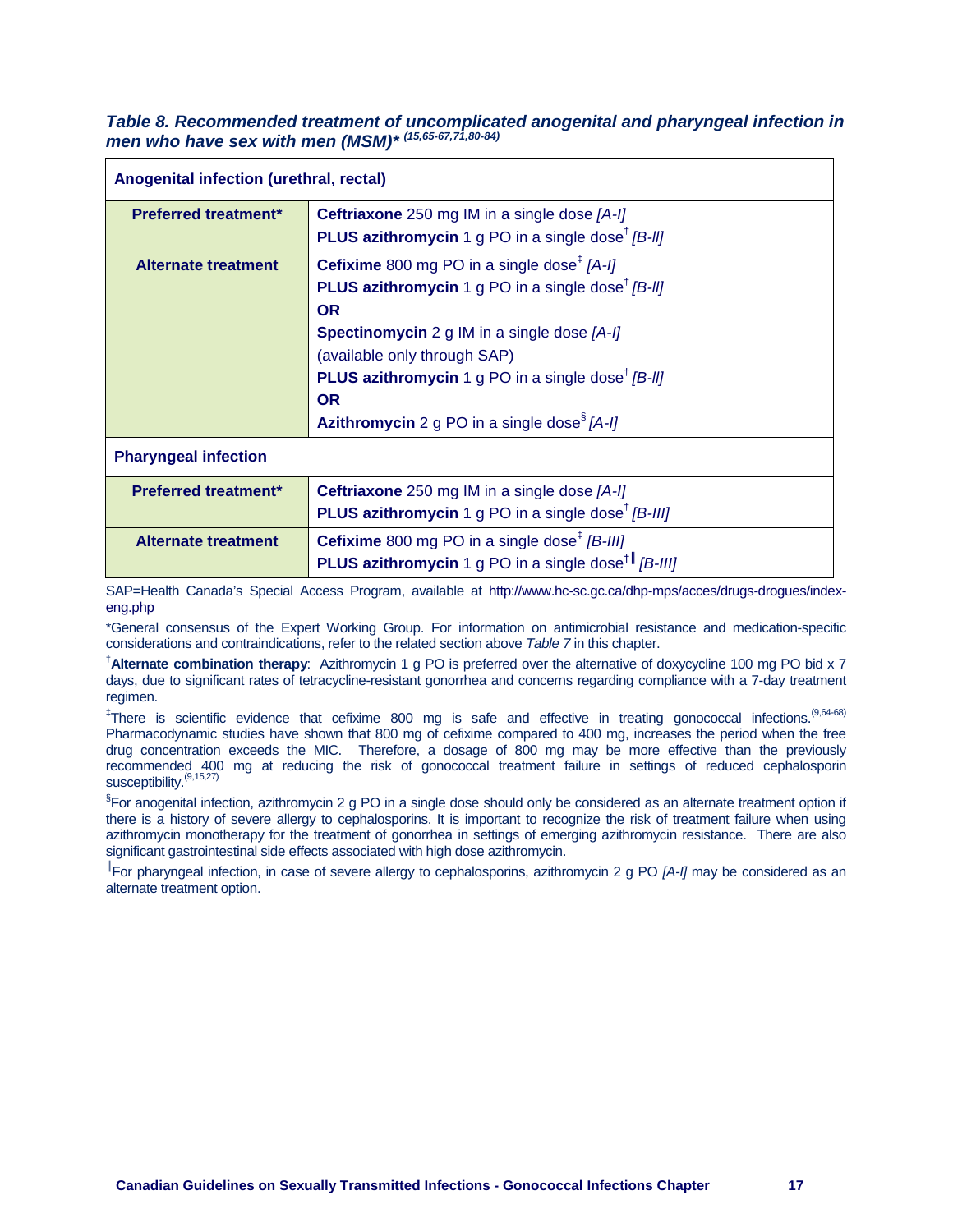#### <span id="page-18-0"></span>*Table 9. Recommended treatment of uncomplicated anogenital and pharyngeal infection in children < 9 years of age\* (31,39,89)*

| Anogenital infection (urethral, vaginal, rectal)                                                                                                                                                                                                                                                                                                                                                     |                                                                                                                                                                                                                                                                                                                                                        |  |
|------------------------------------------------------------------------------------------------------------------------------------------------------------------------------------------------------------------------------------------------------------------------------------------------------------------------------------------------------------------------------------------------------|--------------------------------------------------------------------------------------------------------------------------------------------------------------------------------------------------------------------------------------------------------------------------------------------------------------------------------------------------------|--|
| <b>Preferred treatment*</b>                                                                                                                                                                                                                                                                                                                                                                          | <b>Ceftriaxone</b> 50 mg/kg IM up to 250 mg in a single dose [A-II]<br><b>PLUS azithromycin</b> 20 mg/kg (maximum dose of 1 g) PO in a single<br>dose $[B-III]$<br><b>OR</b><br><b>Cefixime</b> 8 mg/kg PO BID x 2 doses <sup>†</sup> (maximum 400 mg per dose)<br>$[B-III]$<br><b>PLUS azithromycin</b> 20 mg/kg (maximum dose of 1 g) PO in a single |  |
| <b>Alternate treatment</b>                                                                                                                                                                                                                                                                                                                                                                           | dose $[B-III]$<br>Spectinomycin 40 mg/kg IM in a single dose (maximum dose of 2 g) [A-<br>II] (available only through SAP)<br>PLUS azithromycin 20 mg/kg (maximum dose of 1 g) PO in a single<br>dose $[B-II]$                                                                                                                                         |  |
| <b>Pharyngeal infection</b>                                                                                                                                                                                                                                                                                                                                                                          |                                                                                                                                                                                                                                                                                                                                                        |  |
| <b>Preferred treatment*</b>                                                                                                                                                                                                                                                                                                                                                                          | <b>Ceftriaxone</b> 50 mg/kg IM up to 250 mg in a single dose [A-II]<br><b>PLUS azithromycin</b> 20 mg/kg (maximum dose of 1 g) PO in a single<br>dose [B-III]                                                                                                                                                                                          |  |
| <b>Alternate treatment</b>                                                                                                                                                                                                                                                                                                                                                                           | <b>Cefixime</b> 8 mg/kg PO BID x 2 doses <sup>†</sup> (maximum 400 mg per dose) [A-II]<br>PLUS azithromycin 20 mg/kg (maximum dose of 1 g) PO in a single<br>dose [B-III]                                                                                                                                                                              |  |
| Important notes related to neonates (birth to one month of age):<br>In neonates the recommended dosage for ceftriaxone is 25-50 mg/kg (maximum 125 mg).<br>$\bullet$<br>Routine combination therapy with a macrolide is not recommended due to the association<br>$\bullet$<br>د المقادر من من الأولى من من المؤالي ومن العالم المن العالم المؤالي العالم المؤالي المؤالي المؤالي المؤالي المؤالي ال |                                                                                                                                                                                                                                                                                                                                                        |  |

with pyloric stenosis. Testing should be done for chlamydia and if results are positive, treatment should be provided as per *table 4* in the *Chlamydial Infections* chapter.

SAP=Health Canada's Special Access Program, available at http://www.hc-sc.gc.ca/dhp-mps/acces/drugs-drogues/indexeng.php

\*General consensus of the Expert Working Group. For information on antimicrobial resistance and medication-specific considerations and contraindications, refer to the related section above *Table 7* in this chapter.

<sup>†</sup>Whenever possible, oral therapies are recommended for children. Recommendations for the use of cefixime are based on data showing efficacy in the treatment of infections caused by organisms similar to *N. gonorrhoeae*. Because there is limited experience with the use of cefixime in children with gonococcal infections, antimicrobial susceptibility should be ascertained and a follow-up culture ensured. If follow-up cannot be ensured, ceftriaxone should be used in place of cefixime.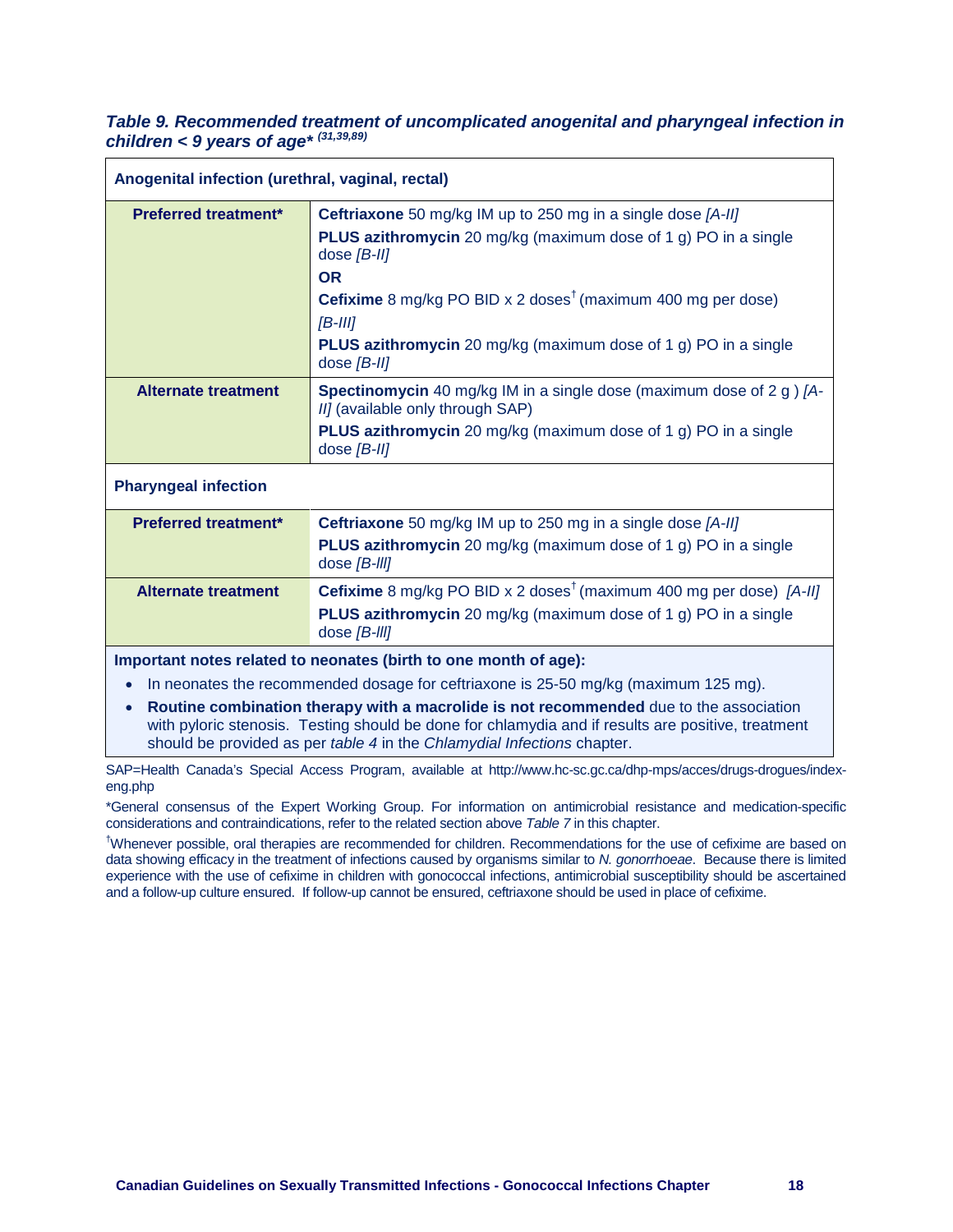<span id="page-19-0"></span>*Table 10. Recommended treatment of gonococcal ophthalmia and disseminated infections in adults and youth ≥ 9 years of age(31,39)*

| <b>Infection</b>                                                                      | Preferred initial therapy while awaiting consultation with an<br>experienced colleague* 1             |  |
|---------------------------------------------------------------------------------------|-------------------------------------------------------------------------------------------------------|--|
| <b>Arthritis</b>                                                                      | <b>Ceftriaxone</b> 2 g IV/IM daily for 7 days <sup>†</sup> [A-II]                                     |  |
|                                                                                       | <b>PLUS azithromycin</b> 1 g PO in a single dose x 1 dose <sup><math>\frac{t}{B}</math></sup> [B-III] |  |
| <b>Meningitis</b>                                                                     | <b>Ceftriaxone</b> 2 g IV/IM <sup>§</sup> daily for 10–14 days <sup>†</sup> [A-II]                    |  |
|                                                                                       | <b>PLUS</b> azithromycin 1 g PO in a single dose x 1 dose <sup><math>\frac{t}{B}</math></sup> [B-III] |  |
| <b>Endocarditis</b>                                                                   | <b>Ceftriaxone</b> 2 g IV/IM <sup>§</sup> daily for 28 days <sup>†</sup> [A-II]                       |  |
|                                                                                       | <b>PLUS azithromycin</b> 1 g PO in a single dose x 1 dose <sup><math>\ddagger</math></sup> [B-III]    |  |
| <b>Ophthalmia</b>                                                                     | <b>Ceftriaxone</b> 2 g IV/IM in a single dose <sup>†</sup> [A-II]                                     |  |
|                                                                                       | <b>PLUS azithromycin</b> 1 g PO in a single dose <sup><math>#</math></sup> [B-III]                    |  |
| Note: Hospitalization is indicated for meningitis and may also be indicated for other |                                                                                                       |  |

**n** is indicated for meningitis and may also **disseminated infections.**

\*General consensus of the Expert Working Group. For information on antimicrobial resistance and medication-specific considerations and contraindications, refer to the related section above *Table 7* in this chapter.

<sup>†</sup>This is the usual duration of therapy but all cases should be discussed with an infectious diseases expert.

‡ **Alternate combination therapy**: Azithromycin 1 g PO is preferred over the alternative of doxycycline 100 mg PO bid x 7 days, due to significant rates of tetracycline-resistant gonorrhea and concerns regarding compliance with a 7-day treatment regimen. **Doxycycline is contraindicated in pregnant and breastfeeding women.**

<span id="page-19-1"></span>§ IM administration should only be considered if an IV line is not available.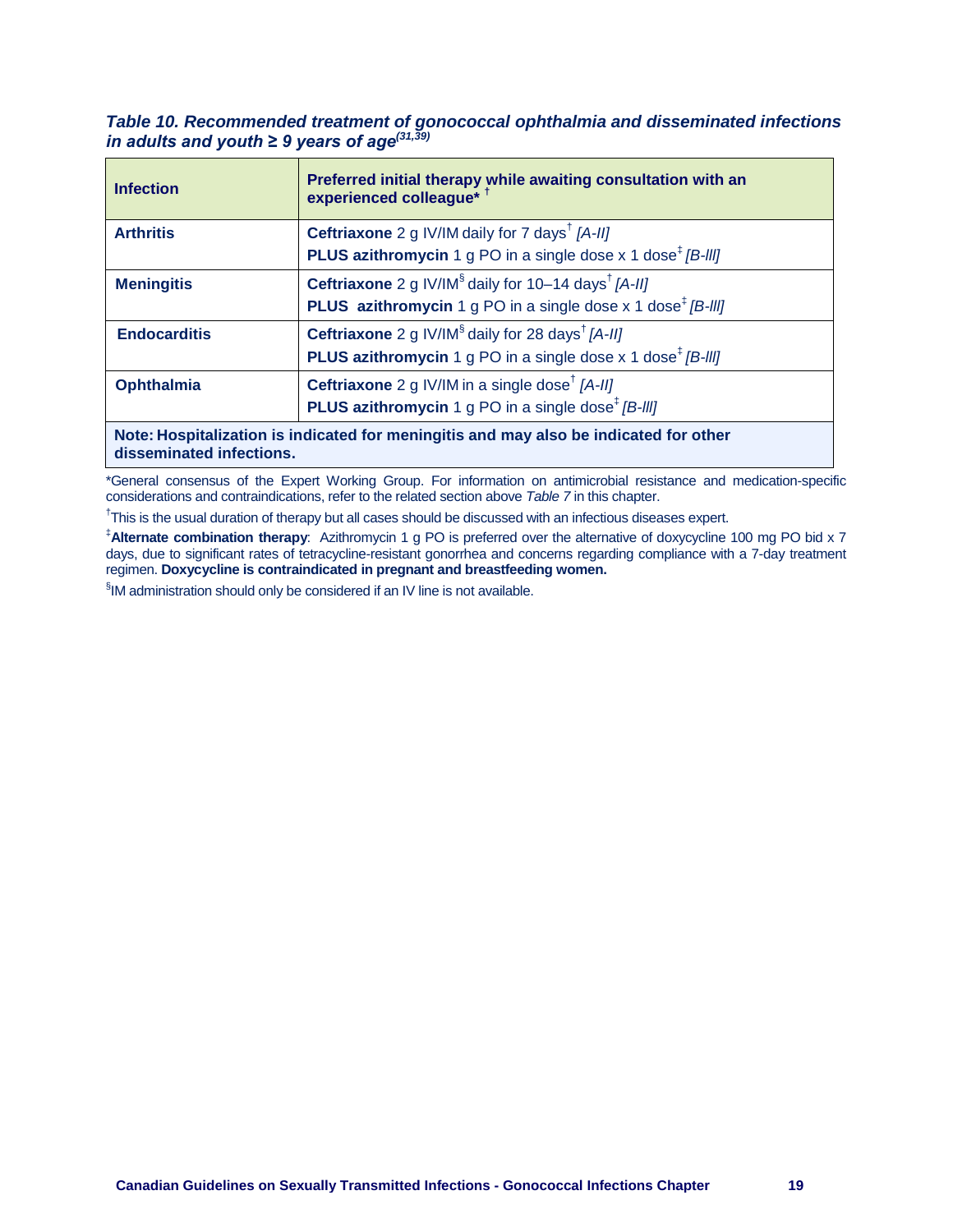*Table 11. Recommended treatment of gonococcal ophthalmia and disseminated infections in children > 1 month to < 9 years of age\* † (31,39)*

| <b>Infection</b>                                                                                  | <b>Preferred treatment*</b>                                                  |  |
|---------------------------------------------------------------------------------------------------|------------------------------------------------------------------------------|--|
| <b>Arthritis</b>                                                                                  | <b>Ceftriaxone</b> 50 mg/kg IV/IM <sup><math>t</math></sup> daily for 7 days |  |
|                                                                                                   | (maximum dose of 1 g/day) $^{6}$ [A-III]                                     |  |
|                                                                                                   | PLUS azithromycin 20 mg/kg                                                   |  |
|                                                                                                   | (maximum dose of 1 g) PO in a single dose $x$ 1 dose $[B-HJ]$                |  |
| <b>Meningitis</b>                                                                                 | Ceftriaxone 50 mg/kg IV/IM $‡$ q12h for 10-14 days                           |  |
|                                                                                                   | (maximum of 1 g/dose and 2 g/day) $\frac{1}{3}$ [A-III]                      |  |
|                                                                                                   | PLUS azithromycin 20 mg/kg                                                   |  |
|                                                                                                   | (maximum dose of 1 g) PO in a single dose x 1 dose [B-III]                   |  |
| <b>Endocarditis</b>                                                                               | Ceftriaxone 50 mg/kg IV/IM <sup>#</sup> q12h for 28 days                     |  |
|                                                                                                   | (maximum of 1 g/dose and 2 g/day) $\frac{1}{3}$ [A-III]                      |  |
|                                                                                                   | PLUS azithromycin 20 mg/kg                                                   |  |
|                                                                                                   | (maximum dose of 1 g) PO in a single dose x 1 dose [B-III]                   |  |
| Ophthalmia beyond the neonatal                                                                    | Ceftriaxone 50 mg/kg IV/IM in a single dose                                  |  |
| period                                                                                            | (maximum dose of 2 g) [A-III]                                                |  |
|                                                                                                   | PLUS azithromycin 20 mg/kg                                                   |  |
|                                                                                                   | (maximum dose of 1 g) PO in a single dose <sup>§</sup> $[B-III]$             |  |
| Note: Hospitalization is indicated for disseminated infections and consultation with an expert in |                                                                              |  |

**infectious diseases should be initiated as soon as possible.**

\*General consensus of the Expert Working Group. For information on antimicrobial resistance and medication-specific considerations and contraindications, refer to the related section above *Table 7* in this chapter.

† For treatment recommendations for neonates (birth to one month old), refer to the *Recommended treatment of neonates* section in this chapter.

‡ IM administration should only be considered if an IV line is not available.

 $^{\S}$ This is the usual duration of therapy but all cases should be discussed with an infectious diseases expert.

# <span id="page-20-0"></span>**Recommended treatment of neonates**

- It is important that neonates born to infected untreated mothers be tested and that treatment be initiated without waiting for test results.
- <span id="page-20-1"></span>• Culture conjunctivae prior to administering antibiotics. If the infant is unwell in any way, also culture blood and cerebrospinal fluid to rule out disseminated infection.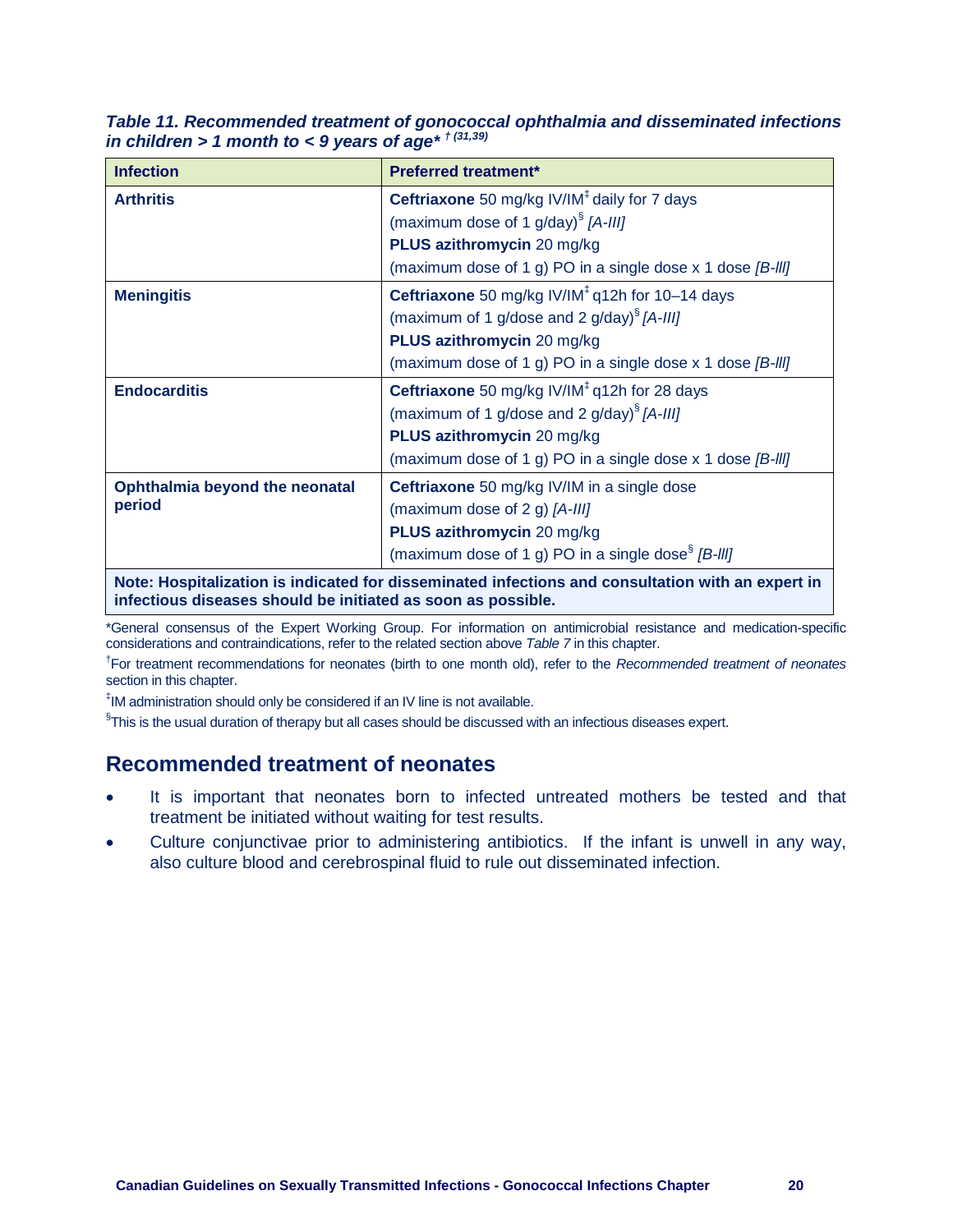# *Table 12. Neonates born to women with untreated gonorrhea\* (31,39,89)*

| <b>Preferred treatment*</b> | Ceftriaxone 25-50 mg/kg IM in a single dose<br>(maximum dose of 125 mg) $[A-III]$ |
|-----------------------------|-----------------------------------------------------------------------------------|
|                             |                                                                                   |

Important notes:

- Prophylactic treatment for possible chlamydial co-infection is not recommended unless follow-up cannot be assured.
- Testing should be done for chlamydia and if results are positive, treatment should be provided as per *table 4* in the *Chlamydial Infections* chapter.

\*General consensus of the Expert Working Group. For information on antimicrobial resistance and medication-specific considerations and contraindications, refer to the related section above *Table 7* in this chapter.

# <span id="page-21-0"></span>*Table 13. Ophthalmia neonatorum(39,89)*

| <b>Preferred treatment*</b> | <b>Ceftriaxone</b> 25-50 mg/kg IM in a single dose<br>(maximum dose of 125 mg) <sup>†</sup> $[A-III]$ |
|-----------------------------|-------------------------------------------------------------------------------------------------------|
|                             |                                                                                                       |

Important notes:

- Irrigate eyes immediately with sterile normal saline and at least hourly as long as necessary to eliminate discharge.
- Prophylactic treatment for possible chlamydial co-infection is not recommended unless follow-up cannot be assured. Testing should be done for chlamydia and if results are positive, treatment should be provided as per *table 4* in the *Chlamydial Infections* chapter.
- **Hospitalization and consultation with an expert in infectious diseases should be initiated as soon as possible.**
- Appropriate infection prevention and control precautions are necessary for all cases.

\*General consensus of the Expert Working Group. For information on antimicrobial resistance and medication-specific considerations and contraindications, refer to the related section above *Table 7* in this chapter.

<span id="page-21-1"></span><sup>†</sup>Routine gonococcal combination therapy with a macrolide is not recommended due to the association with pyloric stenosis.

#### *Table 14. Neonates with disseminated gonococcal arthritis, meningitis or endocarditis*

| <b>Preferred treatment*</b> | Cefotaxime 50 mg/kg IV/IM <sup>†</sup> q6h for 10-14 days <sup><math>\frac{1}{3}</math></sup> [A-III] |
|-----------------------------|-------------------------------------------------------------------------------------------------------|
| • Important notes:          |                                                                                                       |

- **Hospitalization and consultation with an expert in infectious diseases should be initiated as soon as possible.**
- **Prophylactic treatment for possible chlamydial co-infection is not recommended unless follow-up cannot be assured. Testing should be done for chlamydia and if results are positive, treatment should be provided as per** *table 4* **in the** *Chlamydial Infections* **chapter.**

\*General consensus of the Expert Working Group. For information on antimicrobial resistance and medication-specific considerations and contraindications, refer to the related section above *Table 7* in this chapter.

<sup>†</sup>IM administration should only be considered if an IV line is not available.

‡ This is the usual duration of therapy but all cases should be discussed with an infectious diseases expert.

<span id="page-21-2"></span>§ Routine gonococcal combination therapy with a macrolide is not recommended due to the association with pyloric stenosis.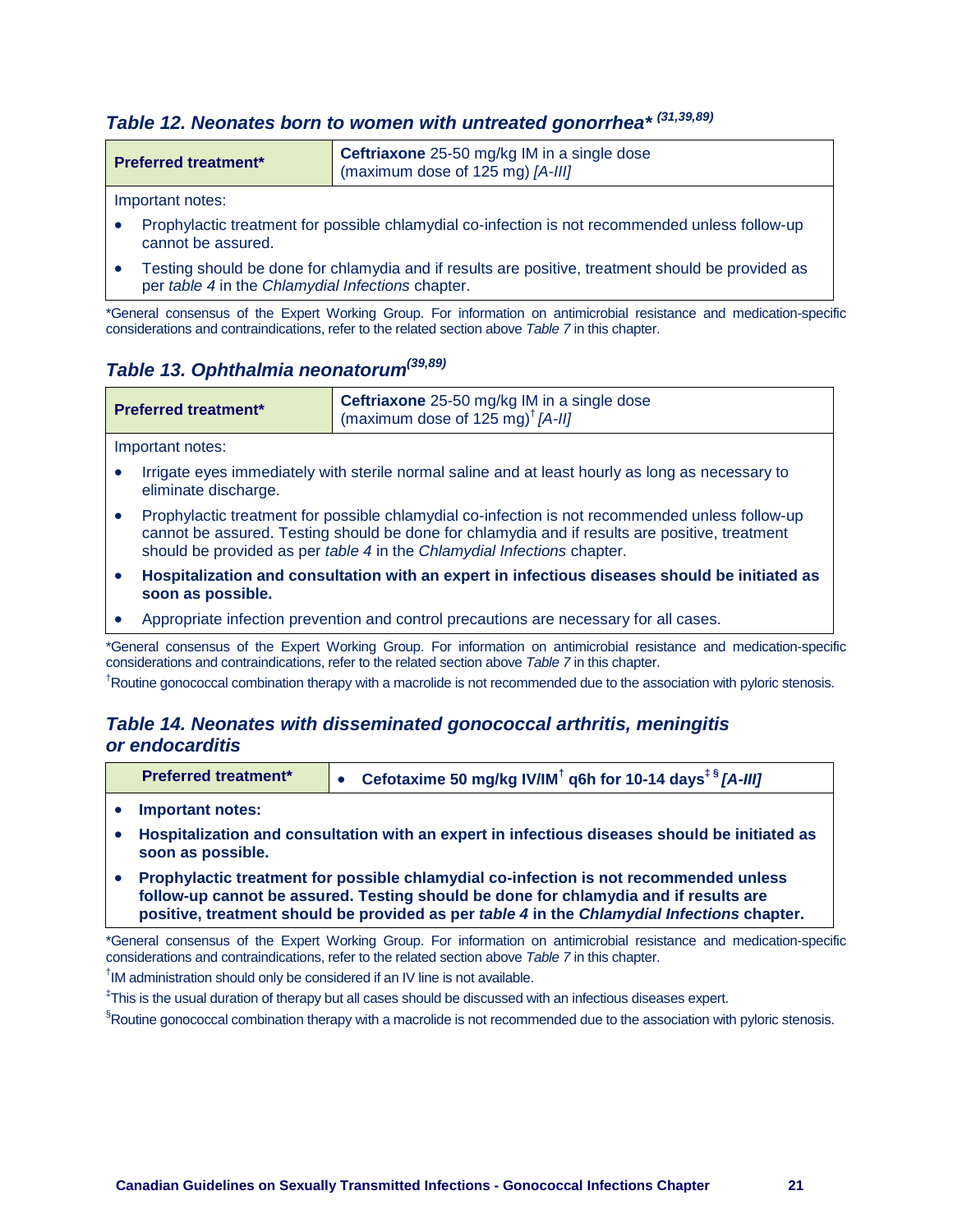# **Reporting and Partner Notification**

- Case finding and partner notification are critical strategies for maintaining control of gonococcal infections in Canada.
- Local public health authorities may assist with partner notification and with appropriate referral for clinical evaluation, testing, treatment and health education.
- Gonococcal infections are reportable in all provinces and territories; positive test results should be reported to local public health authorities.
- All partners who have had sexual contact with the index case within 60 days prior to symptom onset or date of specimen collection (if the index case is asymptomatic) should be notified, tested and empirically treated regardless of clinical findings and without waiting for test results.<sup>(32,62)</sup>
- The length of time for the trace-back period should be extended in the following circumstances:
	- To include additional time between the date of testing and date of treatment,
	- If the index case states that there were no partners during the recommended trace-back period, the most recent partner should be notified, and
	- If all partners traced (according to recommended trace-back period) test negative, the last partner prior to the trace-back period should be notified.
- When a neonate is confirmed to have gonorrhea, the mother and her most recent sexual partner plus any other partners within 60 days of delivery should be located, clinically evaluated and empirically treated regardless of clinical findings and without waiting for test results.

# <span id="page-22-0"></span>**Follow-up**

- Repeat screening for individuals with a gonococcal infection is recommended 6 months post-treatment.(28)
- Follow-up cultures for test of cure from all positive sites should be done **3–7 days** after the completion of therapy, particularly in the following situations:
	- $-$  All pharyngeal infections.<sup> $(69)$ </sup>
	- Persistent symptoms or signs post-therapy.  $(32,62)$
	- Case treated with a regimen other than ceftriaxone, where ceftriaxone is first line,
	- Quinolones were given for treatment in the absence of susceptibility testing,
	- Case is linked to another case with documented antimicrobial resistance to the treatment given,
	- Antimicrobial resistance to the administered therapy is documented.  $(32,62)$
	- Case is linked to a treatment failure case that was treated with the same antibiotic,  $(32)$
	- Treatment failure for gonorrhea has occurred previously in the individual,
	- Compliance is uncertain,
	- There is re-exposure to an untreated partner,
	- Infection occurs during pregnancy,  $(86)$
	- Disseminated gonococcal infection is diagnosed,
	- Case is a child,
	- Follow-up testing should also be considered for PID if *N. gonorrhoeae* was initially isolated, and
	- Women undergoing therapeutic abortion (TA) who have a positive test result for gonococcal infection, as they are at increased risk of developing pelvic inflammatory disease.
- <span id="page-22-1"></span>If NAAT is the only choice for test of cure, tests should not be done for 2-3 weeks after treatment<sup> $(45,46)$ </sup> to avoid false-positive results due to the presence of non-viable organisms.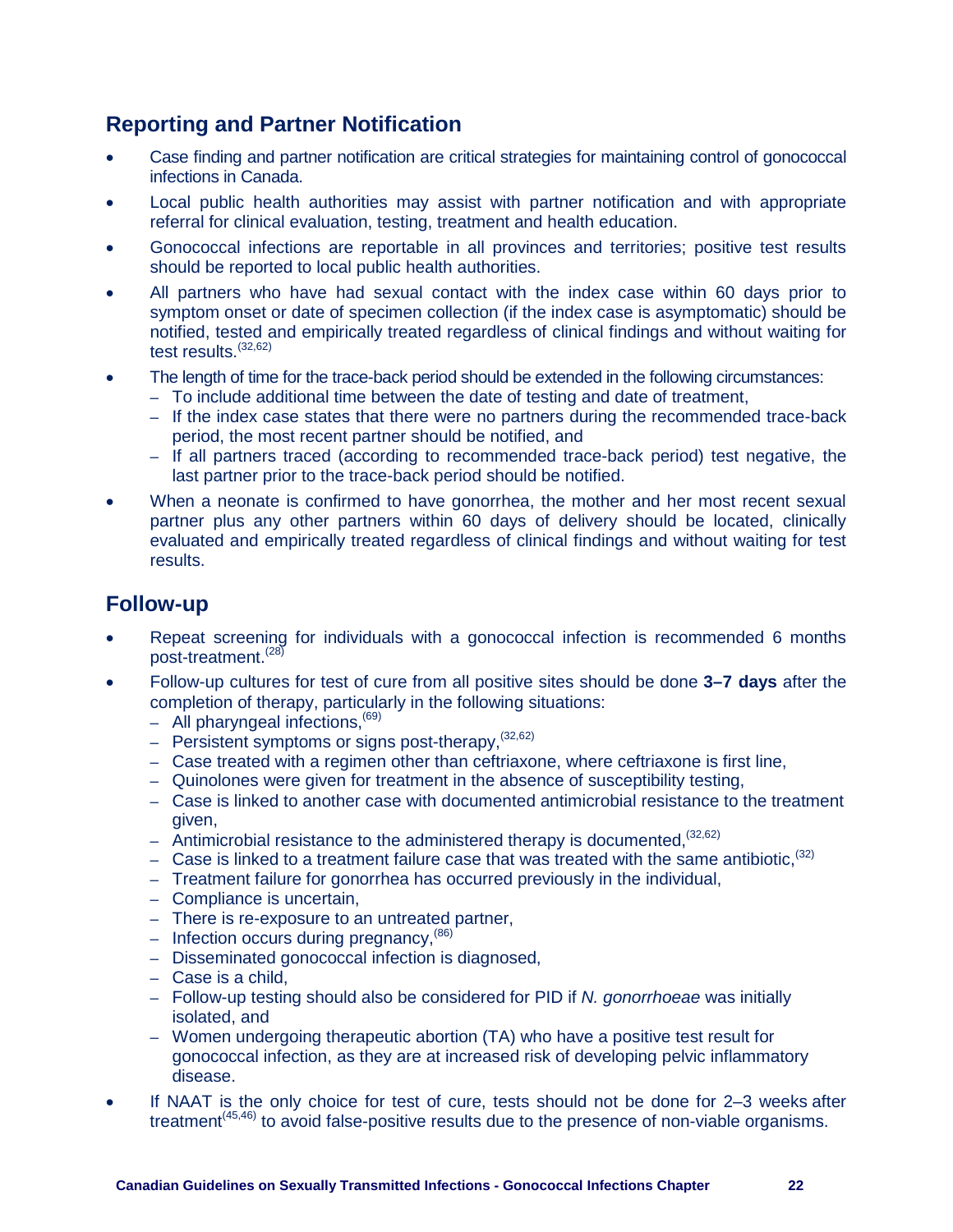# **Treatment Failure(5)**

#### <span id="page-23-0"></span>*Definition*

- Treatment failure is defined as absence of reported sexual contact during the posttreatment period **AND one of the following:**
	- The presence of intracellular Gram-negative diplococci on microscopy in specimens taken at least 72 hours after completion of treatment,

**OR**

– Positive *N. gonorrhoeae* on culture of specimens taken at least 72 hours after completion of treatment,

**OR**

– Positive NAAT of specimens taken at least 2–3 weeks after completion of treatment.

#### <span id="page-23-1"></span>*Recommended management of primary cephalosporin treatment failures*

- For cephalosporin combination therapy treatment failures (i.e., cefixime 800 mg PO or ceftriaxone 250 mg IM **plus** azithromycin 1 g PO), **local public health authorities should be promptly notified.** This will allow for the P/T STI programs to work with the Public Health Agency of Canada to post alerts related to treatment failures in Canada.
- It is strongly recommended that treatment be guided by antimicrobial susceptibility test results to determine the appropriate antimicrobial agent in consultation with an expert in infectious diseases and local public health authorities.
- **A test of cure by culture is strongly recommended and should be collected/obtained 3–7 days after completion of treatment.**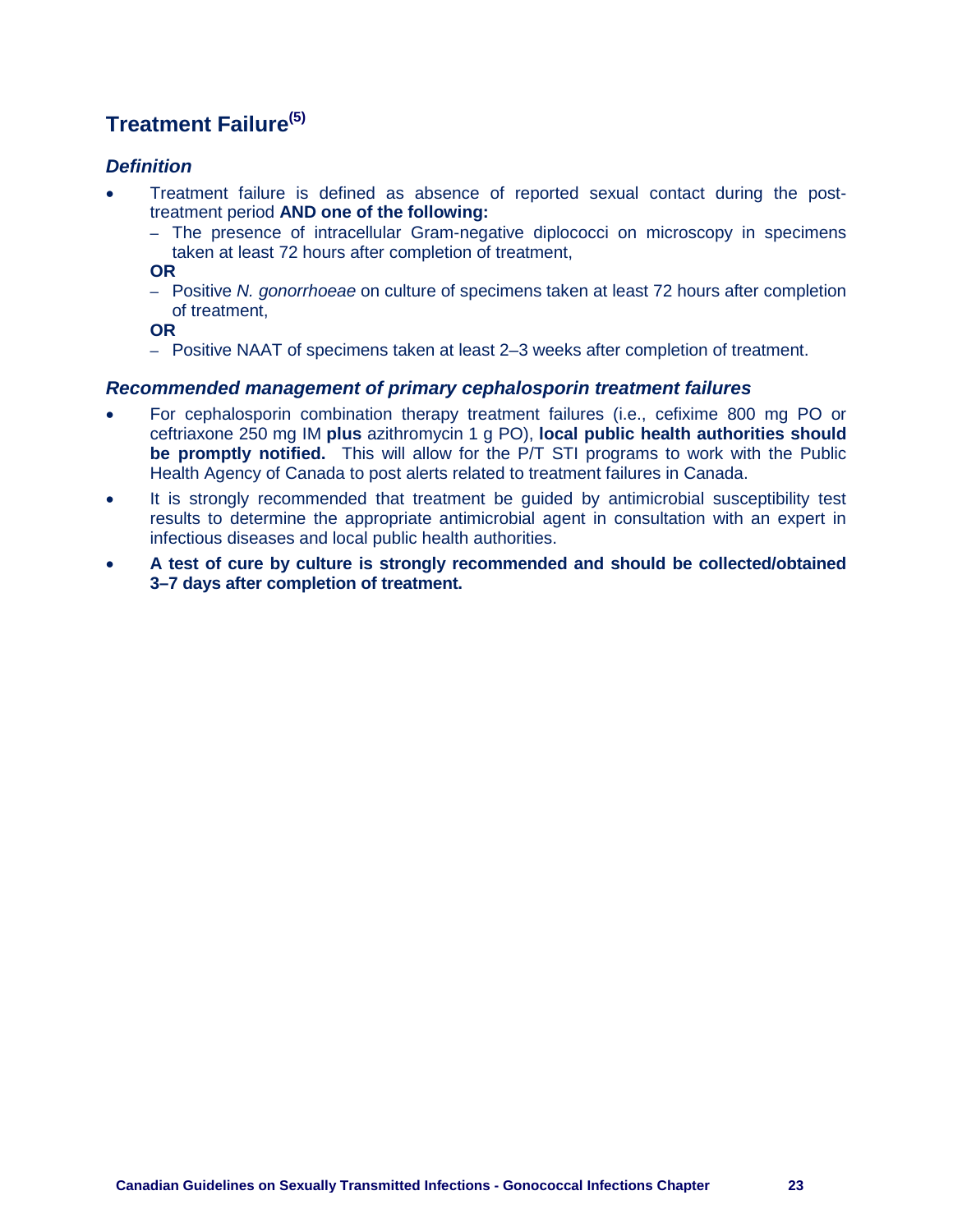## <span id="page-24-0"></span>**References**

- (1) Hepatitis C and STI Surveillance and Epidemiology Section, Community Acquired Infections Division, Centre for Communicable Diseases and Infection Control, Public Health Agency of Canada. **Reported cases and rates of gonorrhea by province/territory and sex, 1980 to 2009**. 2011; Available at: [http://www.phac-aspc.gc.ca/std-mts/sti-its\\_tab/gonorrhea\\_pts](http://www.phac-aspc.gc.ca/std-mts/sti-its_tab/gonorrhea_pts-eng.php#a2)[eng.php#a2.](http://www.phac-aspc.gc.ca/std-mts/sti-its_tab/gonorrhea_pts-eng.php#a2) Accessed 10/19, 2011.
- (2) Tapsall JW, Limnios EA, Shultz TR. Continuing evolution of the pattern of quinolone resistance in Neisseria gonorrhoeae isolated in Sydney, Australia. Sex Transm Dis 1998 Sep;25(8):415-417.
- (3) Ng LK, Sawatzky P, Martin IE, Booth S. Characterization of ciprofloxacin resistance in Neisseria gonorrhoeae isolates in Canada. Sex Transm Dis 2002 Dec;29(12):780-788.
- (4) Martin I, Jayaraman G, Wong T, Liu G, Gilmour M, on Behalf of the Canadian Public Health Laboratory Network. Trends in Antimicrobial Resistance in Neisseria gonorrhoeae Isolated in Canada: 2000-2009. Sex Transm Dis 2011 Oct;38(10):892-898.
- (5) World Health Organization, Department of Reproductive Health and Research. Global action plan to control the spread and impact of antimicrobial resistance in Neisseria gonorrhoeae. 2012; Available at: [http://www.who.int/reproductivehealth/publications/rtis/9789241503501/en/index.html,](http://www.who.int/reproductivehealth/publications/rtis/9789241503501/en/index.html) 2013.
- (6) Tapsall J, WHO Collaborating Center for STD and HIV. Antimicrobial resistance in Neisseria gonorrhoeae. 2001; Available at: [http://www.who.int/emc,](http://www.who.int/emc) 2013.
- (7) Tapsall JW. What management is there for gonorrhea in the postquinolone era? Sex Transm Dis 2006 Jan;33(1):8-10.
- (8) Hottes TS, Lester RT, Hoang LM, McKay R, Imperial M, Gilbert M, et al. Cephalosporin and azithromycin susceptibility in Neisseria gonorrhoeae isolates by site of infection, British Columbia, 2006 to 2011. Sex Transm Dis 2013 Jan;40(1):46-51.
- (9) Allen VG, Mitterni L, Seah C, Rebbapragada A, Martin IE, Lee C, et al. Neisseria gonorrhoeae treatment failure and susceptibility to cefixime in Toronto, Canada. JAMA 2013 Jan 9;309(2):163-170.
- (10) Ota KV, Ng LK, Melano RG, Martin IE, Brown EM, Richardson SE, et al. Identification of sexual networks through molecular typing of quinolone-resistant Neisseria gonorrhoeae in Ontario, Canada. Sex Transm Dis 2011 Sep;38(9):811-814.
- (11) Bolan GA, Sparling PF, Wasserheit JN. The emerging threat of untreatable gonococcal infection. N Engl J Med 2012 Feb 9;366(6):485-487.
- (12) Bala M, Sood S. Cephalosporin Resistance in Neisseria gonorrhoeae. J Glob Infect Dis 2010 Sep;2(3):284-290.
- (13) Centers for Disease Control and Prevention (CDC). Cephalosporin susceptibility among Neisseria gonorrhoeae isolates--United States, 2000-2010. MMWR Morb Mortal Wkly Rep 2011 Jul 8;60(26):873-877.
- (14) Chisholm SA, Alexander S, Desouza-Thomas L, Maclure-Webster E, Anderson J, Nichols T, et al. Emergence of a Neisseria gonorrhoeae clone showing decreased susceptibility to cefixime in England and Wales. J Antimicrob Chemother 2011 November;66(11):2509- 2512.
- (15) Chisholm SA, Mouton JW, Lewis DA, Nichols T, Ison CA, Livermore DM. Cephalosporin MIC creep among gonococci: time for a pharmacodynamic rethink? J Antimicrob Chemother 2010 Oct;65(10):2141-2148.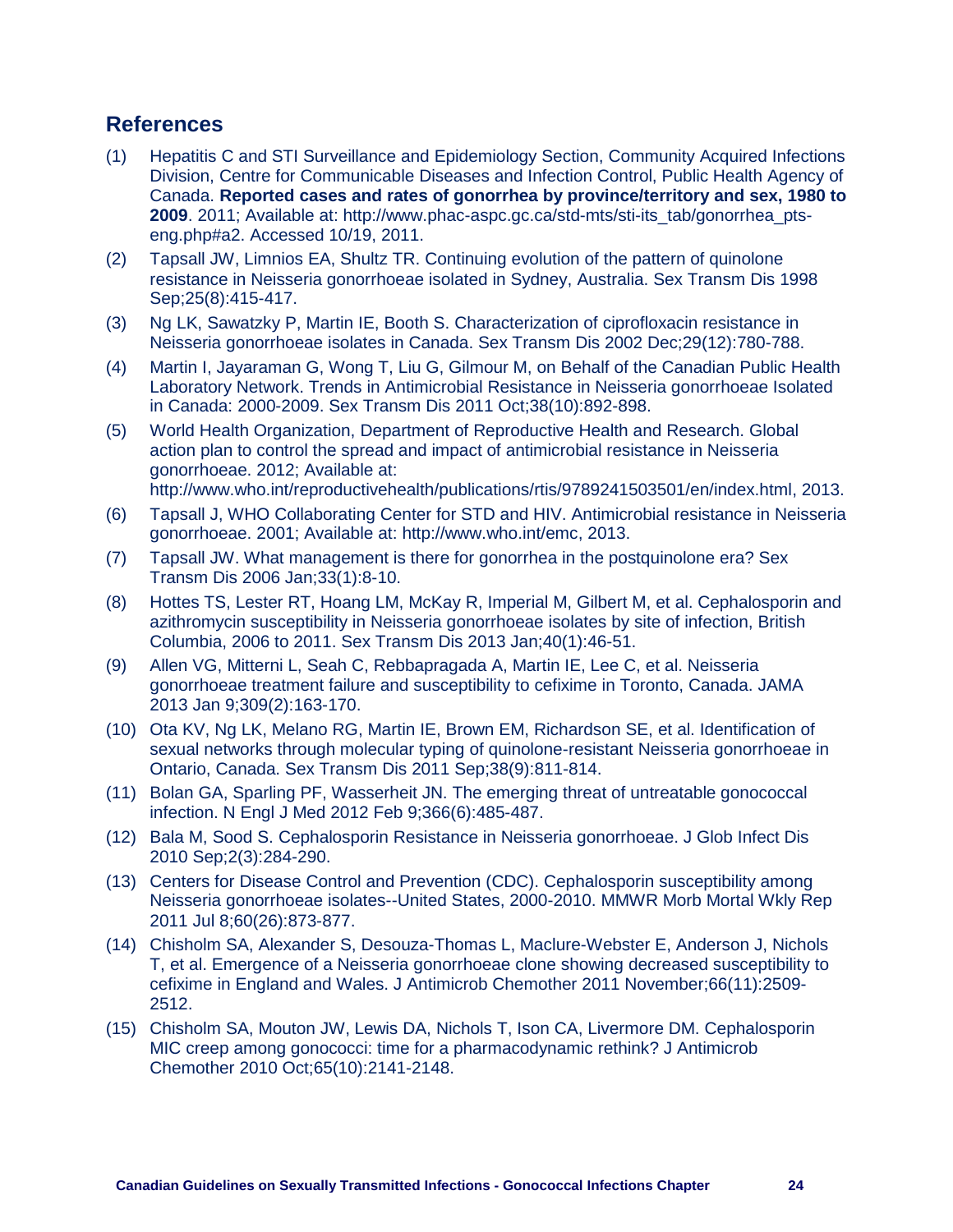- (16) de Vries HJ, van der Helm JJ, Schim van der Loeff MF, van Dam AP. Multidrug-resistant Neisseria gonorrhoeae with reduced cefotaxime susceptibility is increasingly common in men who have sex with men, Amsterdam, the Netherlands. Euro Surveill 2009 Sep 17;14(37):19330.
- (17) Deguchi T, Nakane K, Yasuda M, Maeda S. Emergence and spread of drug resistant Neisseria gonorrhoeae. J Urol 2010 Sep;184(3):851-8; quiz 1235.
- (18) Forsyth S, Penney P, Rooney G. Cefixime-resistant Neisseria gonorrhoeae in the UK: a time to reflect on practice and recommendations. Int J STD AIDS 2011 May;22(5):296-297.
- (19) Ison CA, Hussey J, Sankar KN, Evans J, Alexander S. Gonorrhoea treatment failures to cefixime and azithromycin in England, 2010. Euro Surveill 2011 Apr 7;16(14):19833.
- (20) Ohnishi M, Saika T, Hoshina S, Iwasaku K, Nakayama S, Watanabe H, et al. Ceftriaxoneresistant Neisseria gonorrhoeae, Japan. Emerg Infect Dis 2011 Jan;17(1):148-149.
- (21) Tapsall J. Multidrug-resistant Neisseria gonorrhoeae. CMAJ 2009 Feb 3;180(3):268-269.
- (22) Tapsall J. Antibiotic resistance in Neisseria gonorrhoeae is diminishing available treatment options for gonorrhea: some possible remedies. Expert Rev Anti Infect Ther 2006 Aug;4(4):619-628.
- (23) Tapsall JW. Neisseria gonorrhoeae and emerging resistance to extended spectrum cephalosporins. Curr Opin Infect Dis 2009 Feb;22(1):87-91.
- (24) Unemo M, Golparian D, Hestner A. Ceftriaxone treatment failure of pharyngeal gonorrhoea verified by international recommendations, Sweden, July 2010. Euro Surveill 2011 Feb 10;16(6):19792.
- (25) Unemo M, Golparian D, Syversen G, Vestrheim DF, Moi H. Two cases of verified clinical failures using internationally recommended first-line cefixime for gonorrhoea treatment, Norway, 2010. Euro Surveill 2010 Nov 25;15(47):19721.
- (26) Golparian D, Hellmark B, Fredlund H, Unemo M. Emergence, spread and characteristics of Neisseria gonorrhoeae isolates with in vitro decreased susceptibility and resistance to extended-spectrum cephalosporins in Sweden. Sex Transm Infect 2010 Nov;86(6):454-460.
- (27) Martin I, Sawatzky P, Allen V, Hoang L, Lefebvre B, Mina N, et al. Emergence and characterization of Neisseria gonorrhoeae isolates with decreased susceptibilities to ceftriaxone and cefixime in Canada: 2001-2010. Sex Transm Dis 2012 Apr;39(4):316-323.
- (28) De P, Singh AE, Wong T, Kaida A. Predictors of gonorrhea reinfection in a cohort of sexually transmitted disease patients in Alberta, Canada, 1991-2003. Sex Transm Dis 2007 Jan;34(1):30-36.
- (29) Laga M, Manoka A, Kivuvu M, Malele B, Tuliza M, Nzila N, et al. Non-ulcerative sexually transmitted diseases as risk factors for HIV-1 transmission in women: results from a cohort study. AIDS 1993 Jan;7(1):95-102.
- (30) Johnson LF, Lewis DA. The effect of genital tract infections on HIV-1 shedding in the genital tract: a systematic review and meta-analysis. Sex Transm Dis 2008 Nov;35(11):946-959.
- (31) Committee on Infectious Diseases, American Academy of Pediatrics. Gonococcal Infections. In: Pickering L, editor. Red book: 2012 report of the committee on infectious diseases. 29th ed. Elk Grove Village, IL: American Academy of Pediatrics; 2012. p. 336- 344.
- (32) Centers for Disease Control and Prevention (CDC). Sexually transmitted diseases treatment guidelines, 2010. MMWR Recomm Rep 2010 Aug 4;59(RR-12):1-110.
- (33) Kent CK, Chaw JK, Wong W, Liska S, Gibson S, Hubbard G, et al. Prevalence of rectal, urethral, and pharyngeal chlamydia and gonorrhea detected in 2 clinical settings among men who have sex with men: San Francisco, California, 2003. Clin Infect Dis 2005 Jul 1;41(1):67-74.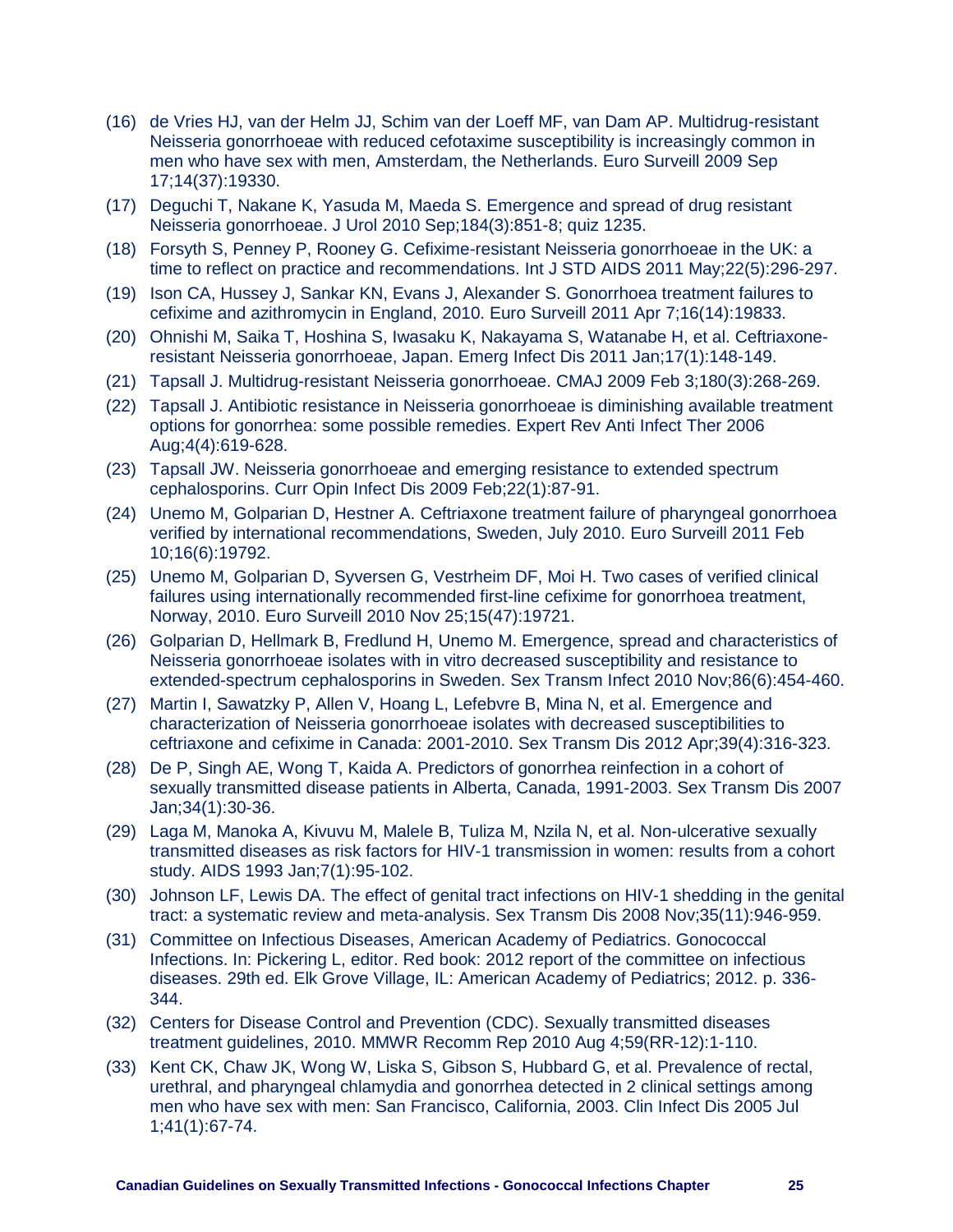- (34) Kodner C. Sexually transmitted infections in men. Prim Care 2003 Mar;30(1):173-191.
- (35) Chacko MR, Wiemann CM, Smith PB. Chlamydia and gonorrhea screening in asymptomatic young women. J Pediatr Adolesc Gynecol 2004 Jun;17(3):169-178.
- (36) Banikarim C, Chacko MR. Pelvic inflammatory disease in adolescents. Semin Pediatr Infect Dis 2005 Jul;16(3):175-180.
- (37) American Academy of Pediatrics. Committee on Child Abuse and Neglect. American Academy of Pediatrics. Committee on Child Abuse and Neglect. Gonorrhea in prepubertal children. Pediatrics 1998 Jan;101(1 Pt 1):134-135.
- (38) Burgis JT, Nawaz H,3rd. Disseminated gonococcal infection in pregnancy presenting as meningitis and dermatitis. Obstet Gynecol 2006 Sep;108(3 Pt 2):798-801.
- (39) Sung L, MacDonald NE. Gonorrhea: a pediatric perspective. Pediatr Rev 1998 Jan;19(1):13-16.
- (40) Korenromp EL, Sudaryo MK, de Vlas SJ, Gray RH, Sewankambo NK, Serwadda D, et al. What proportion of episodes of gonorrhoea and chlamydia becomes symptomatic? Int J STD AIDS 2002 Feb;13(2):91-101.
- (41) Mehta SD, Rothman RE, Kelen GD, Quinn TC, Zenilman JM. Clinical aspects of diagnosis of gonorrhea and Chlamydia infection in an acute care setting. Clin Infect Dis 2001 Feb 15;32(4):655-659.
- (42) Association of Public Health Laboratories. Laboratory diagnostic testing for Chlamydia trachomatis and Neisseria gonorrhoeae. Expert consultation meeting summary report, January 13-15, 2009. 2009; Available at: [http://www.aphl.org/aphlprograms/infectious/std/Documents/CTGCLabGuidelinesMeetingR](http://www.aphl.org/aphlprograms/infectious/std/Documents/CTGCLabGuidelinesMeetingReport.pdf) [eport.pdf,](http://www.aphl.org/aphlprograms/infectious/std/Documents/CTGCLabGuidelinesMeetingReport.pdf) 2013.
- (43) Kapala J, Biers K, Cox M, Kamionka M, Sumner J, Toor R, et al. Aptima Combo 2 testing detected additional cases of Neisseria gonorrhoeae infection in men and women in community settings. J Clin Microbiol 2011 May;49(5):1970-1971.
- (44) Johnson RE, Newhall WJ, Papp JR, Knapp JS, Black CM, Gift TL, et al. Screening tests to detect Chlamydia trachomatis and Neisseria gonorrhoeae infections--2002. MMWR Recomm Rep 2002 Oct 18;51(RR-15):1-38; quiz CE1-4.
- (45) Bachmann LH, Desmond RA, Stephens J, Hughes A, Hook EW,3rd. Duration of persistence of gonococcal DNA detected by ligase chain reaction in men and women following recommended therapy for uncomplicated gonorrhea. J Clin Microbiol 2002 Oct;40(10):3596-3601.
- (46) Hjelmevoll SO, Olsen ME, Sollid JU, Haaheim H, Melby KK, Moi H, et al. Appropriate time for test-of-cure when diagnosing gonorrhoea with a nucleic acid amplification test. Acta Derm Venereol 2012 May;92(3):316-319.
- (47) Dillon JA. Sustainable Antimicrobial Surveillance Programs Essential for Controlling Neisseria gonorrhoeae Superbug. Sex Transm Dis 2011 Oct;38(10):899-901.
- (48) Kirkcaldy RD, Ballard RC, Dowell D. Gonococcal resistance: are cephalosporins next? Curr Infect Dis Rep 2011 Apr;13(2):196-204.
- (49) Macdonald NE, Stanbrook MB, Flegel K, Hebert PC, Rosenfield D. Gonorrhea: what goes around comes around. CMAJ 2011 Oct 4;183(15):1567.
- (50) Tapsall JW, Ndowa F, Lewis DA, Unemo M. Meeting the public health challenge of multidrug- and extensively drug-resistant Neisseria gonorrhoeae. Expert Rev Anti Infect Ther 2009 Sep;7(7):821-834.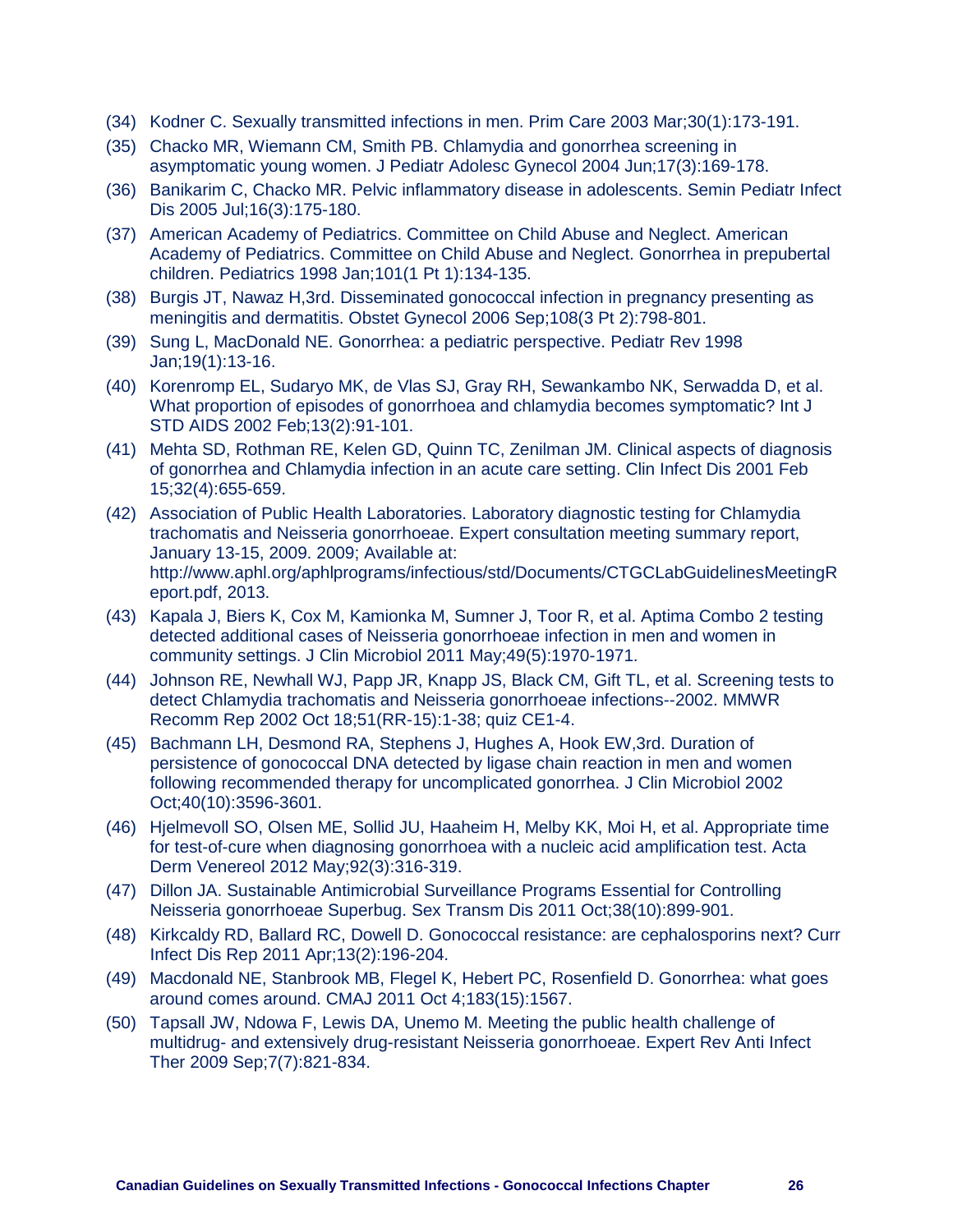- (51) Unemo M, Shipitsyna E, Domeika M, Eastern European Sexual and Reproductive Health (EE SRH) Network Antimicrobial Resistance Group. Recommended antimicrobial treatment of uncomplicated gonorrhoea in 2009 in 11 East European countries: implementation of a Neisseria gonorrhoeae antimicrobial susceptibility programme in this region is crucial. Sex Transm Infect 2010 Nov;86(6):442-444.
- (52) Black CM, Dreibe EM, Howard LA, Fajman NN. Multicenter study of nucleic acid amplification tests for detection of*Chlamydia trachomatis* and*Neisseria gonorrheae* in children being evaluated for sexual abuse. Pediatr Infect Dis J 2009;7:608-613.
- (53) Lyss SB, Kamb ML, Peterman TA, Moran JS, Newman DR, Bolan G, et al. Chlamydia trachomatis among patients infected with and treated for Neisseria gonorrhoeae in sexually transmitted disease clinics in the United States. Ann Intern Med 2003 Aug 5;139(3):178- 185.
- (54) Ng LK, Martin IE. The laboratory diagnosis of Neisseria gonorrhoeae. Med Microbiol 2005;16:15–25.
- (55) Ison C, Lewis D. Gonorrhea. In: Morse S, Ballard R, Holmes K, Moreland A, editors. Atlas of sexually transmitted diseases and AIDS. 4th ed. Netherlands: Elsevier; 2010. p. 24-39.
- (56) Davies PO, Low N, Ison CA. The role of effective diagnosis for the control of gonorrhoea in high prevalence populations. Int J STD AIDS 1998 Aug;9(8):435-443.
- (57) McCormack WM, Stumacher RJ, Johnson K, Donner A. Clinical spectrum of gonococcal infection in women. Lancet 1977 Jun 4;301(8023):1182-1185.
- (58) Hammerschlag MR, Guillen CD. Medical and legal implications of testing for sexually transmitted infections in children. Clin Microbiol Rev 2010 Jul;23(3):493-506.
- (59) World Health Organization. Guidelines for the managment of sexually transmitted infections. 2003; Available at: [http://www.who.int/hiv/pub/sti/pub6/en/,](http://www.who.int/hiv/pub/sti/pub6/en/) 2013.
- (60) Ng LK, Martin IE. The laboratory diagnosis of Neisseria gonorrhoeae. Can J Infect Dis Med Microbiol 2005 Jan;16(1):15-25.
- (61) Centers for Disease Control (CDC). Cephalosporin-resistant Neisseria gonorrhoeae public health response plan. 2012; Available at: [http://www.cdc.gov/std/treatment/Ceph-R-](http://www.cdc.gov/std/treatment/Ceph-R-ResponsePlanJuly30-2012.pdf)[ResponsePlanJuly30-2012.pdf,](http://www.cdc.gov/std/treatment/Ceph-R-ResponsePlanJuly30-2012.pdf) 2013.
- (62) Centers for Disease Control and Prevention (CDC). Update to CDC's*Sexually Transmitted Diseases Treatment Guidelines, 2010*: Oral Cephalosporins No Longer a Recommended Treatment for Gonococcal Infections. Morbidity and Mortality Weekly Report (MMWR) 2012 August 10;61(31);590-594.
- (63) Repchinsky CE. Compendium of pharmaceuticals and specialties: the Canadian drug reference for health professionals. Ottawa, ON: Canadian Pharmacists Association; 2009.
- (64) Bai ZG, Bao XJ, Cheng WD, Yang KH, Li YP. Efficacy and safety of ceftriaxone for uncomplicated gonorrhoea: a meta-analysis of randomized controlled trials. Int J STD AIDS 2012 Feb;23(2):126-132.
- (65) Dunnett DM, Moyer MA. Cefixime in the treatment of uncomplicated gonorrhea. Sex Transm Dis 1992 Mar-Apr;19(2):92-93.
- (66) Portilla I, Lutz B, Montalvo M, Mogabgab WJ. Oral cefixime versus intramuscular ceftriaxone in patients with uncomplicated gonococcal infections. Sex Transm Dis 1992 Mar-Apr;19(2):94-98.
- (67) Handsfield HH, McCormack WM, Hook EW,3rd, Douglas JM,Jr, Covino JM, Verdon MS, et al. A comparison of single-dose cefixime with ceftriaxone as treatment for uncomplicated gonorrhea. The Gonorrhea Treatment Study Group. N Engl J Med 1991 Nov 7;325(19):1337-1341.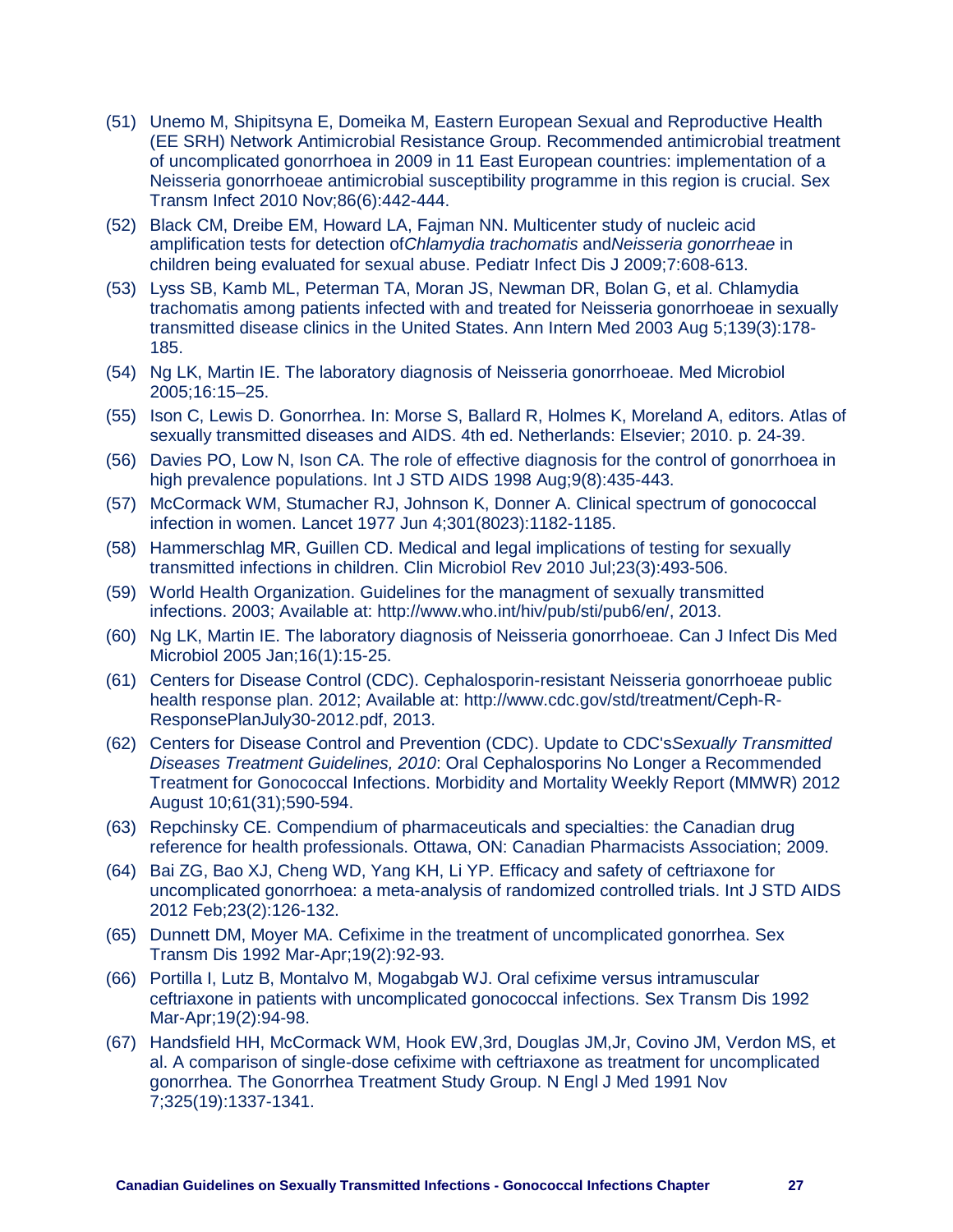- (68) Megran D, Lefebvre K, Willetts V, Bowie W. Single-dose oral cefixime versus amoxicillin plus probenicid for the treatment of uncomplicated gonorrhea in men. Antimicrobial Agents and Chemotherapy 1990.
- (69) Ota KV, Fisman DN, Tamari IE, Smieja M, Ng LK, Jones KE, et al. Incidence and treatment outcomes of pharyngeal Neisseria gonorrhoeae and Chlamydia trachomatis infections in men who have sex with men: a 13-year retrospective cohort study. Clin Infect Dis 2009 May 1;48(9):1237-1243.
- (70) Tapsall J, Read P, Carmody C, Bourne C, Ray S, Limnios A, et al. Two cases of failed ceftriaxone treatment in pharyngeal gonorrhoea verified by molecular microbiological methods. J Med Microbiol 2009 May;58(Pt 5):683-687.
- (71) Barbee LA, Kerani RP, Dombrowski JC, Soge OO, Golden MR. A retrospective comparative study of 2-drug oral and intramuscular cephalosporin treatment regimens for pharyngeal gonorrhea. Clin Infect Dis 2013 Jun;56(11):1539-1545.
- (72) Piyadigamage A, Wilson J. Improvement in the clinical cure rate of outpatient management of pelvic inflammatory disease following a change in therapy. Sex Transm Infect 2005 Jun;81(3):233-235.
- (73) Haggerty CL, Ness RB. Newest approaches to treatment of pelvic inflammatory disease: a review of recent randomized clinical trials. Clin Infect Dis 2007 Apr 1;44(7):953-960.
- (74) Geny F, Costa P, Bressolle F, Galtier M. Ceftriaxone pharmacokinetics in elderly subjects and penetration into epididymis. Biopharm Drug Dispos 1993 Mar;14(2):161-169.
- (75) Young H, Moyes A, McMillan A. Azithromycin and erythromycin resistant Neisseria gonorrhoeae following treatment with azithromycin. Int J STD AIDS 1997 May;8(5):299-302.
- (76) Habib AR, Fernando R. Efficacy of azithromycin 1g single dose in the management of uncomplicated gonorrhoea. Int J STD AIDS 2004 Apr;15(4):240-242.
- (77) Yuan LF, Yin YP, Dai XQ, Pearline RV, Xiang Z, Unemo M, et al. Resistance to azithromycin of Neisseria gonorrhoeae isolates from 2 cities in China. Sex Transm Dis 2011 Aug;38(8):764-768.
- (78) Katz AR, Komeya AY, Soge OO, Kiaha MI, Lee MV, Wasserman GM, et al. Neisseria gonorrhoeae with high-level resistance to azithromycin: case report of the first isolate identified in the United States. Clin Infect Dis 2012 Mar;54(6):841-843.
- (79) Mosholder AD, Mathew J, Alexander JJ, Smith H, Nambiar S. Cardiovascular risks with azithromycin and other antibacterial drugs. N Engl J Med 2013 May 2;368(18):1665-1668.
- (80) Handsfield HH, Dalu ZA, Martin DH, Douglas JM,Jr, McCarty JM, Schlossberg D. Multicenter trial of single-dose azithromycin vs. ceftriaxone in the treatment of uncomplicated gonorrhea. Azithromycin Gonorrhea Study Group. Sex Transm Dis 1994 Mar-Apr;21(2):107-111.
- (81) Bignell C, Garley J. Azithromycin in the treatment of infection with Neisseria gonorrhoeae. Sex Transm Infect 2010 Nov;86(6):422-426.
- (82) Dan M, Poch F, Amitai Z, Gefen D, Shohat T. Pharyngeal Gonorrhea in female sex workers: Response to a single 2-g dose of azithromycin. Sex Transm Dis 2006 Aug;33(8):512-515.
- (83) Gil-Setas A, Navascues-Ortega A, Beristain X. Spectinomycin in the treatment of gonorrhoea. Euro Surveill 2010 May 13;15(19):pii/19568; author reply pii/19569.
- (84) Kojima M, Masuda K, Yada Y, Hayase Y, Muratani T, Matsumoto T. Single-dose treatment of male patients with gonococcal urethritis using 2g spectinomycin: microbiological and clinical evaluations. Int J Antimicrob Agents 2008 Jul;32(1):50-54.
- (85) Ramus RM, Sheffield JS, Mayfield JA, Wendel GD,Jr. A randomized trial that compared oral cefixime and intramuscular ceftriaxone for the treatment of gonorrhea in pregnancy. Am J Obstet Gynecol 2001 Sep;185(3):629-632.